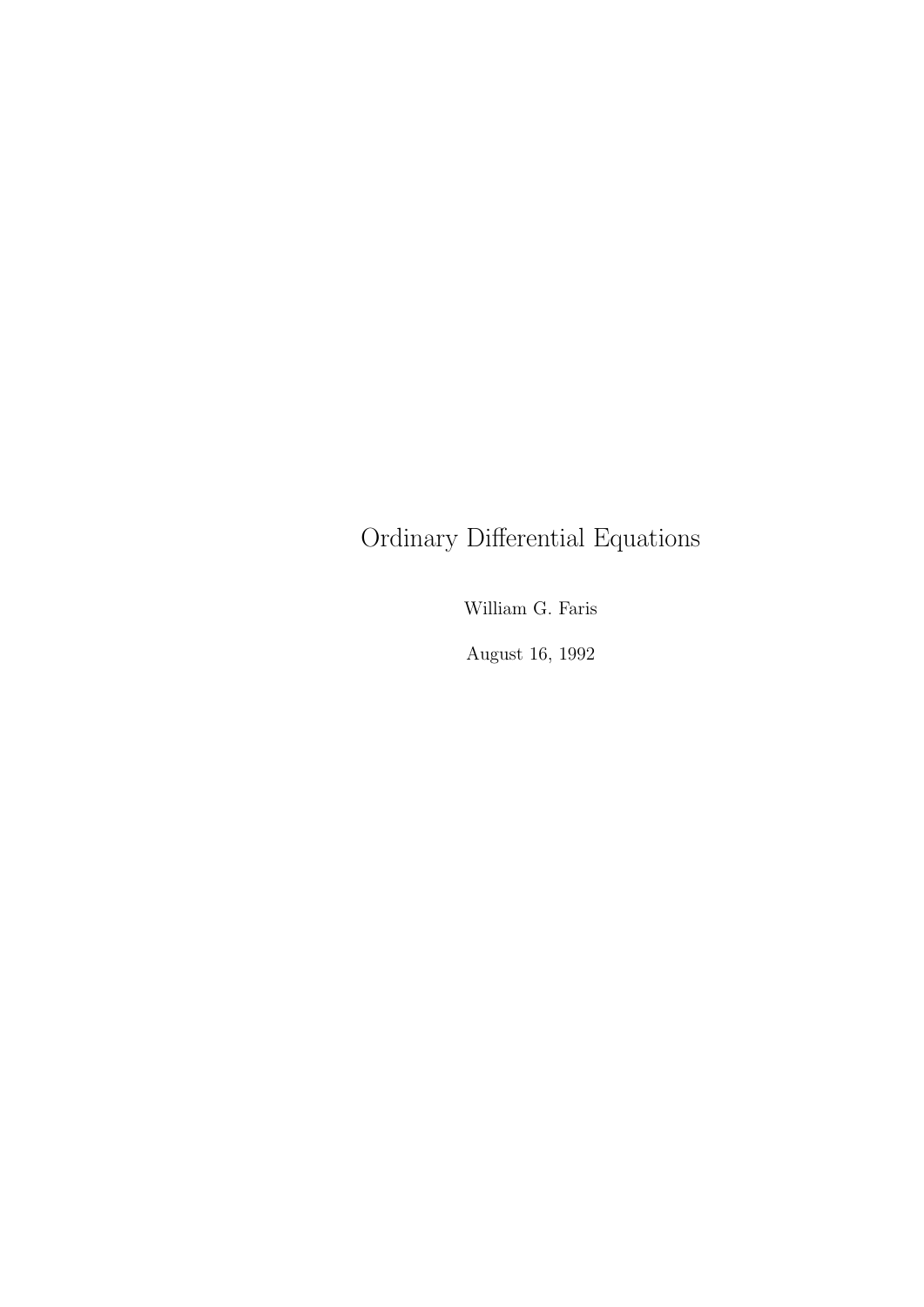# **Contents**

| $\mathbf{1}$                    |                                   | Growth and Decay                                                           | 3              |  |  |  |
|---------------------------------|-----------------------------------|----------------------------------------------------------------------------|----------------|--|--|--|
|                                 | 1.1                               | Linear constant coefficient equations $\ldots \ldots \ldots \ldots$        | 3              |  |  |  |
|                                 | 1.2                               |                                                                            | 4              |  |  |  |
| <b>Oscillations</b><br>$\bf{2}$ |                                   |                                                                            |                |  |  |  |
|                                 | 2.1                               | Linear constant coefficient equations $\ldots \ldots \ldots \ldots$        | 5              |  |  |  |
|                                 |                                   | 2.1.1                                                                      | 6              |  |  |  |
|                                 |                                   | 2.1.2                                                                      | 6              |  |  |  |
|                                 |                                   | 2.1.3                                                                      | 7              |  |  |  |
|                                 |                                   | 2.1.4<br>Inhomogeneous equations                                           | $\overline{7}$ |  |  |  |
|                                 | 2.2                               |                                                                            | 9              |  |  |  |
|                                 | 2.3                               |                                                                            | 11             |  |  |  |
| 3                               | 13<br><b>Conserved Quantities</b> |                                                                            |                |  |  |  |
|                                 | 3.1                               |                                                                            | 13             |  |  |  |
|                                 | 3.2                               |                                                                            | 14             |  |  |  |
|                                 | 3.3                               | Exact equations $\ldots \ldots \ldots \ldots \ldots \ldots \ldots \ldots$  | 16             |  |  |  |
|                                 | 3.4                               |                                                                            | 17             |  |  |  |
|                                 | 3.5                               |                                                                            | 19             |  |  |  |
| 4                               | 21<br>Forcing                     |                                                                            |                |  |  |  |
|                                 | 4.1                               |                                                                            | 21             |  |  |  |
|                                 |                                   | 4.1.1                                                                      | 21             |  |  |  |
|                                 |                                   | 4.1.2                                                                      | 22             |  |  |  |
|                                 | 4.2                               | Solving equations $\dots \dots \dots \dots \dots \dots \dots \dots \dots$  | 22             |  |  |  |
|                                 | 4.3                               | Linear equations $\ldots \ldots \ldots \ldots \ldots \ldots \ldots \ldots$ | 24             |  |  |  |
|                                 | 4.4                               | Non-linear equations $\ldots \ldots \ldots \ldots \ldots \ldots \ldots$    | 25             |  |  |  |
|                                 |                                   |                                                                            |                |  |  |  |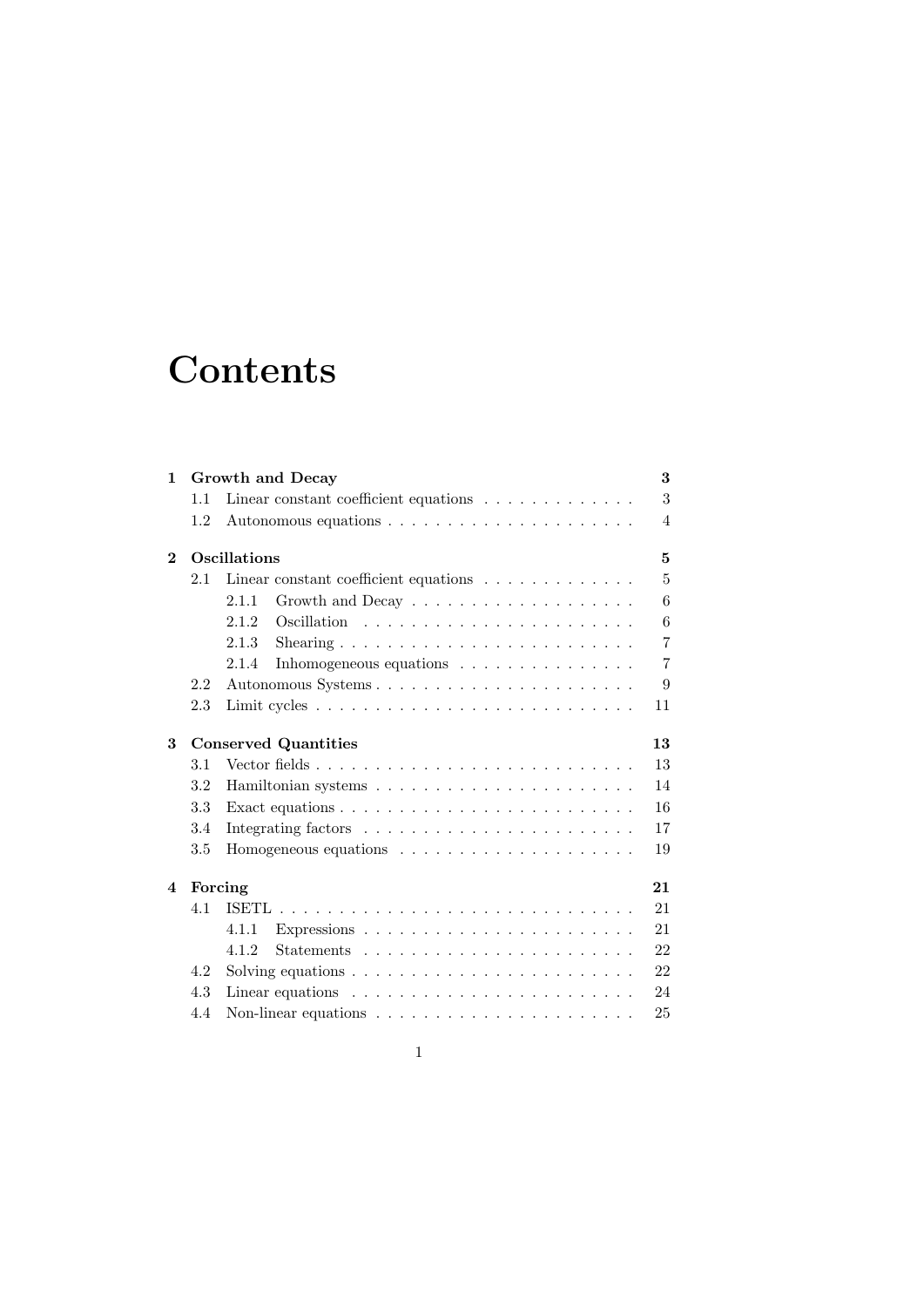## 2 CONTENTS

| 5. | <b>Numerics</b>                                                                    |    |  |  |
|----|------------------------------------------------------------------------------------|----|--|--|
|    | 5.1                                                                                | 27 |  |  |
|    | 5.2                                                                                | 28 |  |  |
|    | 5.3                                                                                | 28 |  |  |
| 6  | 31<br>Resonance                                                                    |    |  |  |
|    | 6.1                                                                                | 31 |  |  |
|    | Forced constant coefficient linear systems<br>6.2                                  | 32 |  |  |
|    | 6.3                                                                                | 33 |  |  |
|    | General forcing terms<br>6.4                                                       | 33 |  |  |
|    | Music of the Spheres<br>35                                                         |    |  |  |
|    | 7.1                                                                                | 35 |  |  |
|    | 7.2                                                                                | 35 |  |  |
|    | The sphere $\ldots \ldots \ldots \ldots \ldots \ldots \ldots \ldots \ldots$<br>7.3 | 37 |  |  |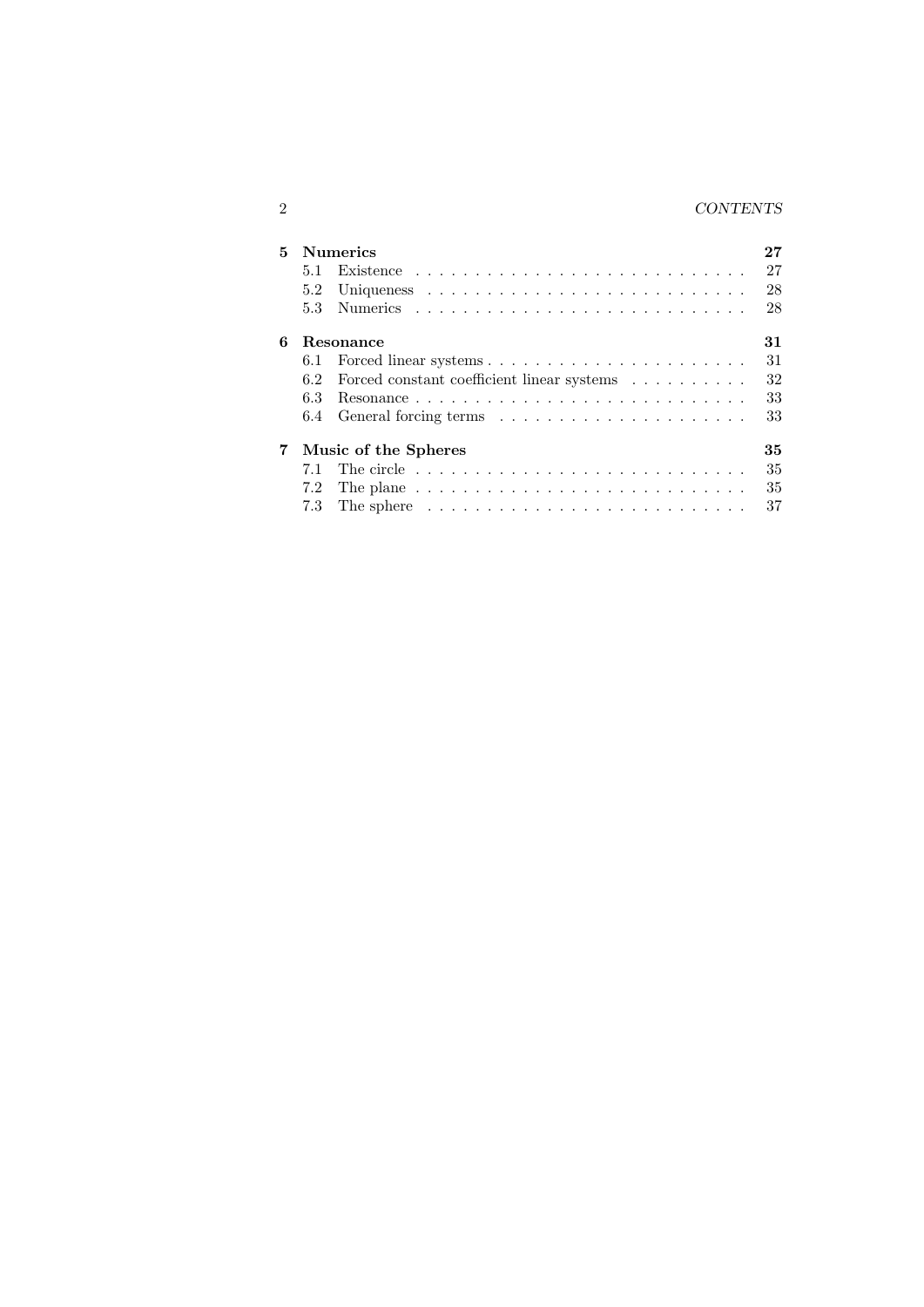## Chapter 1

# Growth and Decay

## 1.1 Linear constant coefficient equations

The simplest differential equation is the equation of uniform motion:

$$
\frac{dy}{dt} = b,\tag{1.1}
$$

where  $b$  is constant. Its solution is

$$
y = y_0 + bt.\tag{1.2}
$$

The next simplest is the equation of growth or decay:

$$
\frac{dy}{dt} = ay,\t\t(1.3)
$$

where  $a$  is constant. This is the homogeneous linear constant coefficient equation. Its solution is

$$
y = y_0 e^{at}.\tag{1.4}
$$

These may be combined in the general *linear constant coefficient* equation:

$$
\frac{dy}{dt} = ay + b,\tag{1.5}
$$

where a and b are constants. The general solution for  $a \neq 0$  is

$$
y = Ce^{at} - \frac{b}{a}.\tag{1.6}
$$

The solution with  $y = y_0$  at  $t = 0$  is

$$
y = y_0 e^{at} + \frac{b}{a} (e^{at} - 1).
$$
 (1.7)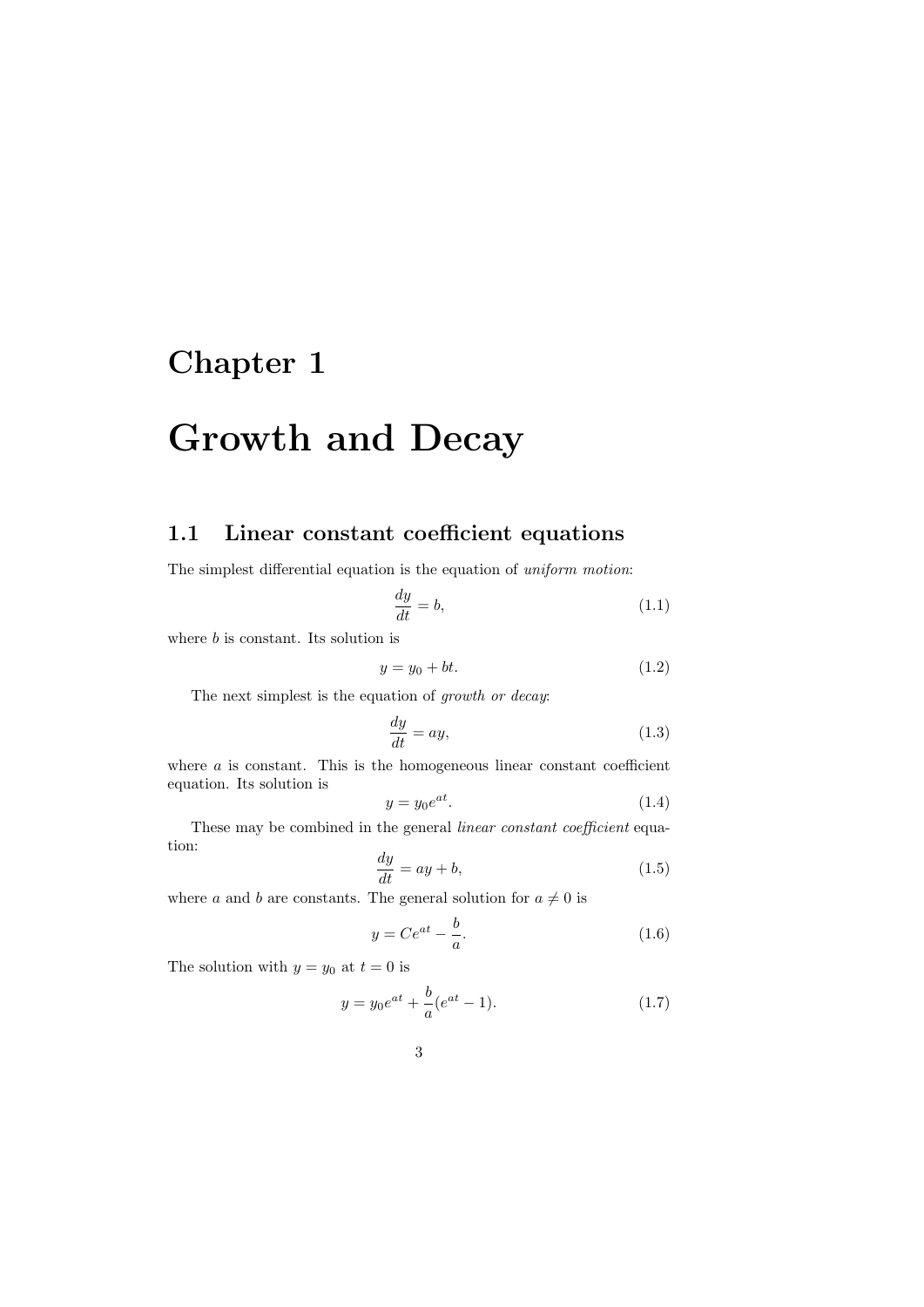### 1.2 Autonomous equations

The general autonomous equation is

$$
\frac{dy}{dt} = f(y). \tag{1.8}
$$

An *equilibrium point* is a solution of  $f(r) = 0$ . For each equilibrium point we have a solution  $y = r$ .

Near an equilibrium point  $f(y) \approx f'(r)(y - r)$ . An equilibrium point r is attractive if  $f'(r) < 0$  and repulsive if  $f'(r) > 0$ .

One can attempt to find the general solution of the equation by integrating

$$
\int \frac{1}{f(y)} dy = \int dt.
$$
\n(1.9)

#### Problems

- 1. If a population grows by  $dp/dt = .05p$ , how long does it take to double in size?
- 2. The velocity of a falling body (in the downward direction) is given by  $dv/dt = g - kv$ , where  $g = 32$  and  $k = 1/4$ . If  $v = 0$  when  $t = 0$ , what is the limiting velocity as  $t \to \infty$ ?
- 3. Consider  $dy/dt = ay + b$  where  $y = y_0$  when  $t = 0$ . Fix t and find the limit of the solution y as  $a \to 0$ .
- 4. A population grows by  $dp/dt = ap bp^2$ . Here  $a > 0, b > 0$ , and  $0 < p < a/b$ . Find the solution with  $p = p_0$  at  $t = 0$ . Do this by letting  $u = 1/p$  and solving the resulting differential equation for u.
- 5. Do the same problem by integrating  $1/(ap bp^2) dp = dt$ . Use partial fractions.
- 6. In the same problem, find the limiting population as  $t \to \infty$ .
- 7. Use Phaser to explore the solutions of  $dx/dt = x x^3$ . Try many different initial conditions. What pattern emerges? Discuss the limit of x as  $t \to \infty$  as a function of the initial condition  $x_0$ .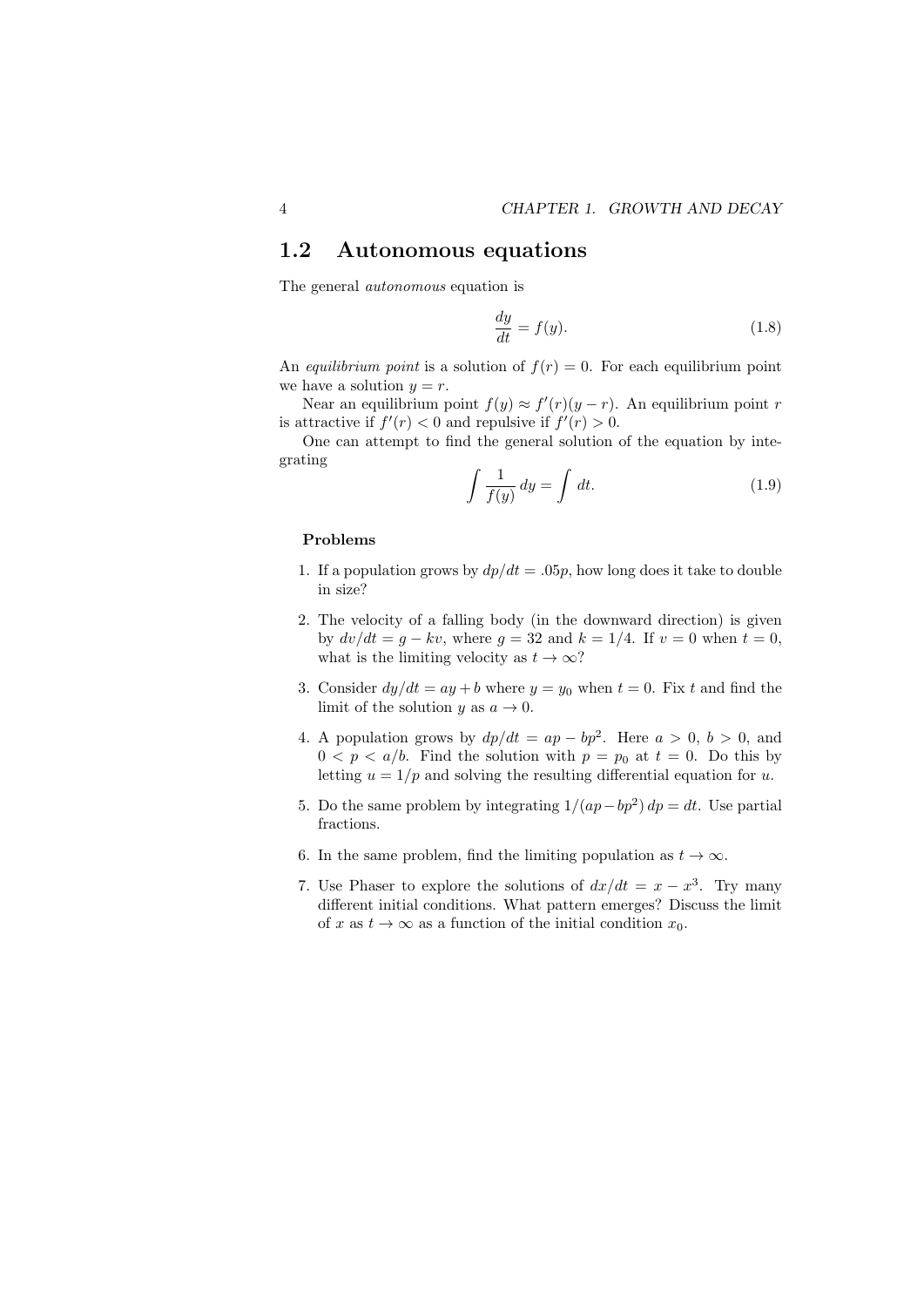## Chapter 2

# **Oscillations**

## 2.1 Linear constant coefficient equations

The homogeneous linear constant coefficient system is of the form

$$
\frac{dx}{dt} = ax + by \tag{2.1}
$$

$$
\frac{dy}{dt} = cx + dy.
$$
\n(2.2)

Try a solution of the form

$$
x = ve^{\lambda t} \tag{2.3}
$$

$$
y = we^{\lambda t}.\tag{2.4}
$$

We obtain the *eigenvalue* equation

$$
av + bw = \lambda v \tag{2.5}
$$

$$
cv + dw = \lambda w. \tag{2.6}
$$

This has a non-zero solution only when  $\lambda$  satisfies  $\lambda^2 - (a+d)\lambda + ad - bc = 0$ . We can express the same ideas in matrix notation. The equation is

$$
\frac{d\mathbf{x}}{dt} = A\mathbf{x}.\tag{2.7}
$$

The trial solution is

$$
\mathbf{x} = \mathbf{v}e^{\lambda t}.\tag{2.8}
$$

The eigenvalue equation is

$$
A\mathbf{v} = \lambda \mathbf{v}.\tag{2.9}
$$

This has a non-zero solution only when  $\det(\lambda I - A) = 0$ .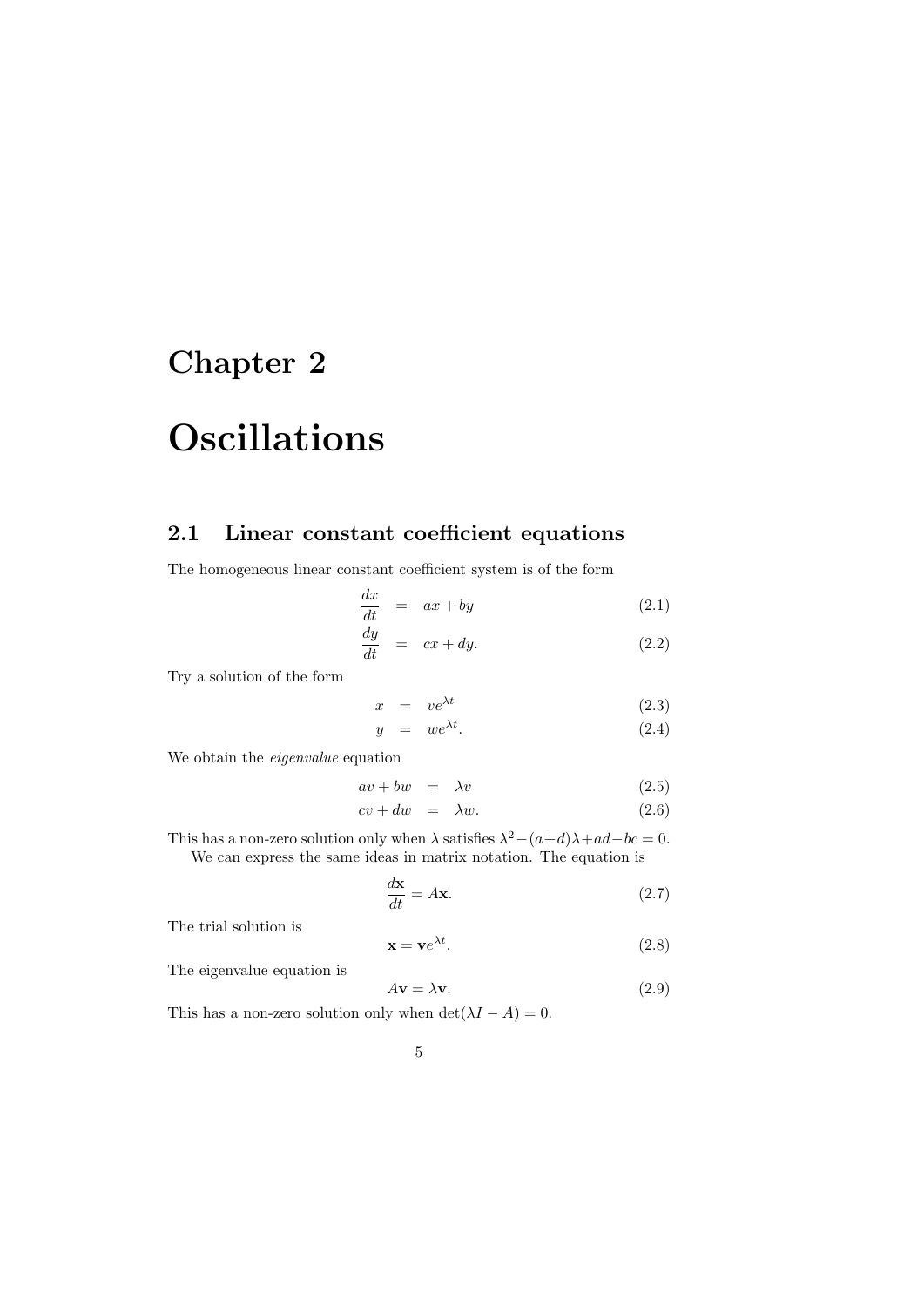#### 2.1.1 Growth and Decay

The first case is real and unequal eigenvalues  $\lambda_1 \neq \lambda_2$ . This takes place when  $(a-d)^2 + 4bc > 0$ . There are two solutions corresponding to two independent eigenvectors. The general solution is a linear combination of these two. In matrix notation this is

$$
\mathbf{x} = c_1 \mathbf{v}_1 e^{\lambda_1 t} + c_2 \mathbf{v}_2 e^{\lambda_2 t}.\tag{2.10}
$$

When the two eigenvalues are both positive or both negative, the equilibrium is called a node. When one eigenvalue is positive and one is negative, it is called a saddle. An attractive node corresponds to an overdamped oscillator.

#### 2.1.2 Oscillation

The second case is complex conjugate unequal eigenvalues  $\lambda = \alpha + i\omega$ and  $\bar{\lambda} = \alpha - i\omega$  with  $\alpha = (a + d)/2$  and  $\omega > 0$ . This takes place when  $(a-d)^2 + 4bc < 0$ . There are two independent complex conjugate solutions. These are expressed in terms of  $e^{\lambda t} = e^{\alpha t}e^{i\omega t}$  and  $e^{\lambda t} = e^{\alpha t}e^{-i\omega t}$ . Their real and imaginary parts are independent real solutions. These are expressed in terms of  $e^{\alpha t}$  cos( $\omega t$ ) and  $e^{\alpha t}$  sin( $\omega t$ ).

In matrix notation we have complex eigenvectors  $\mathbf{u}\pm i\mathbf{v}$  and the solutions are

$$
x = (c_1 \pm ic_2)e^{\alpha t}e^{\pm i\omega t}(\mathbf{u} \pm i\mathbf{v}).
$$
\n(2.11)

Taking the real part gives

$$
x = c_1 e^{\alpha t} (\cos(\omega t) \mathbf{u} - \sin(\omega t) \mathbf{v}) - c_2 e^{\alpha t} (\sin(\omega t) \mathbf{u} + \cos(\omega t) \mathbf{v}). \tag{2.12}
$$

If we write  $c_i \pm i c_2 = c e^{\pm i \theta}$ , these take the alternate forms

$$
x = ce^{\alpha t}e^{\pm i(\omega t + \theta)}(\mathbf{u} \pm i\mathbf{v}).\tag{2.13}
$$

and

$$
x = ce^{\alpha t}(\cos(\omega t + \theta)\mathbf{u} - \sin(\omega t + \theta)\mathbf{v}).
$$
\n(2.14)

From this we see that the solution is characterized by an amplitude  $c$  and a phase  $\theta$ . When the two conjugate eigenvalues are pure imaginary, the equilibrium is called a center. When the two conjugate eigenvalues have a non-zero real part, it is called a *spiral* (or a *focus*). An center corresponds to an undamped oscillator. An attractive spiral corresponds to an underdamped oscillator.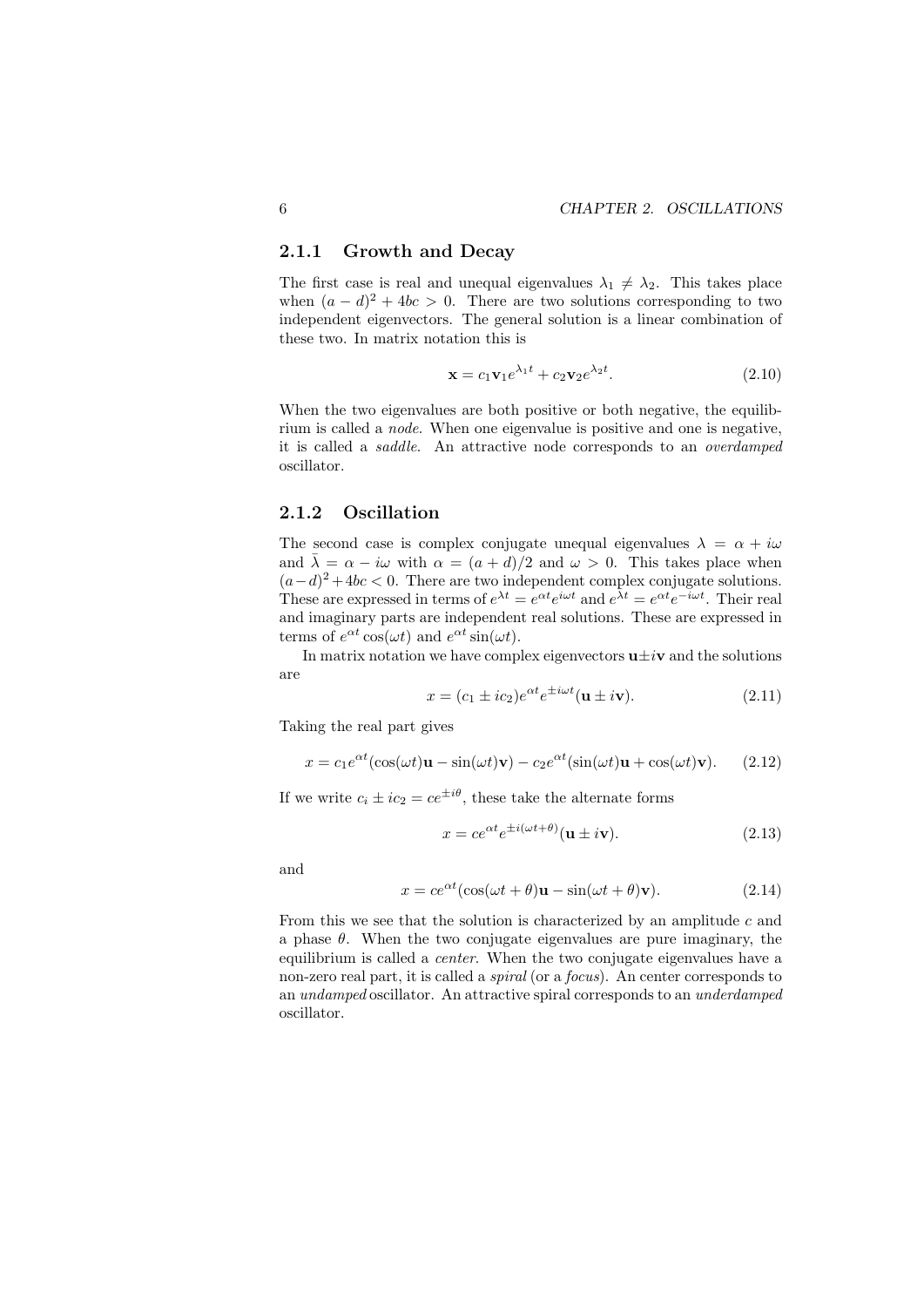#### 2.1. LINEAR CONSTANT COEFFICIENT EQUATIONS 7

### 2.1.3 Shearing

The remaining case is when there is only one eigenvalue  $\lambda = (a+d)/2$ . This takes place when  $(a-d)^2 + 4bc = 0$ . In this case we neeed to try a solution of the form

$$
x = pe^{\lambda t} + vte^{\lambda t} \tag{2.15}
$$

$$
y = qe^{\lambda t} + wte^{\lambda t}.
$$
 (2.16)

We obtain the same eigenvalue equation together with the equation

$$
ap + bq = \lambda p + v \tag{2.17}
$$

$$
cp + dq = \lambda q + w. \tag{2.18}
$$

In practice we do not need to solve for the eigenvector: we merely take  $p, q$ determined by the initial conditions and use the last equation to solve for v, w.

Im matrix notation this becomes

$$
\mathbf{x} = \mathbf{p}e^{\lambda t} + \mathbf{v}te^{\lambda t} \tag{2.19}
$$

with

$$
A\mathbf{p} = \lambda \mathbf{p} + \mathbf{v}.\tag{2.20}
$$

#### 2.1.4 Inhomogeneous equations

The general linear constant coefficient equation is

$$
\frac{d\mathbf{x}}{dt} = A\mathbf{x} + \mathbf{r}.\tag{2.21}
$$

When A is non-singular we may rewrite this as

$$
\frac{d\mathbf{x}}{dt} = A(\mathbf{x} - \mathbf{s}),\tag{2.22}
$$

where  $\mathbf{s} = -A^{-1}\mathbf{r}$  is constant. Thus  $\mathbf{x} = \mathbf{s}$  is a particular solution. The general solution is the sum of this particular solution with the general solution of the homogeneous equation.

#### Problems

1. Find the general solution of the system

$$
\begin{array}{rcl}\n\frac{dx}{dt} & = & x + 3y \\
\frac{dy}{dt} & = & 5x + 3y.\n\end{array}
$$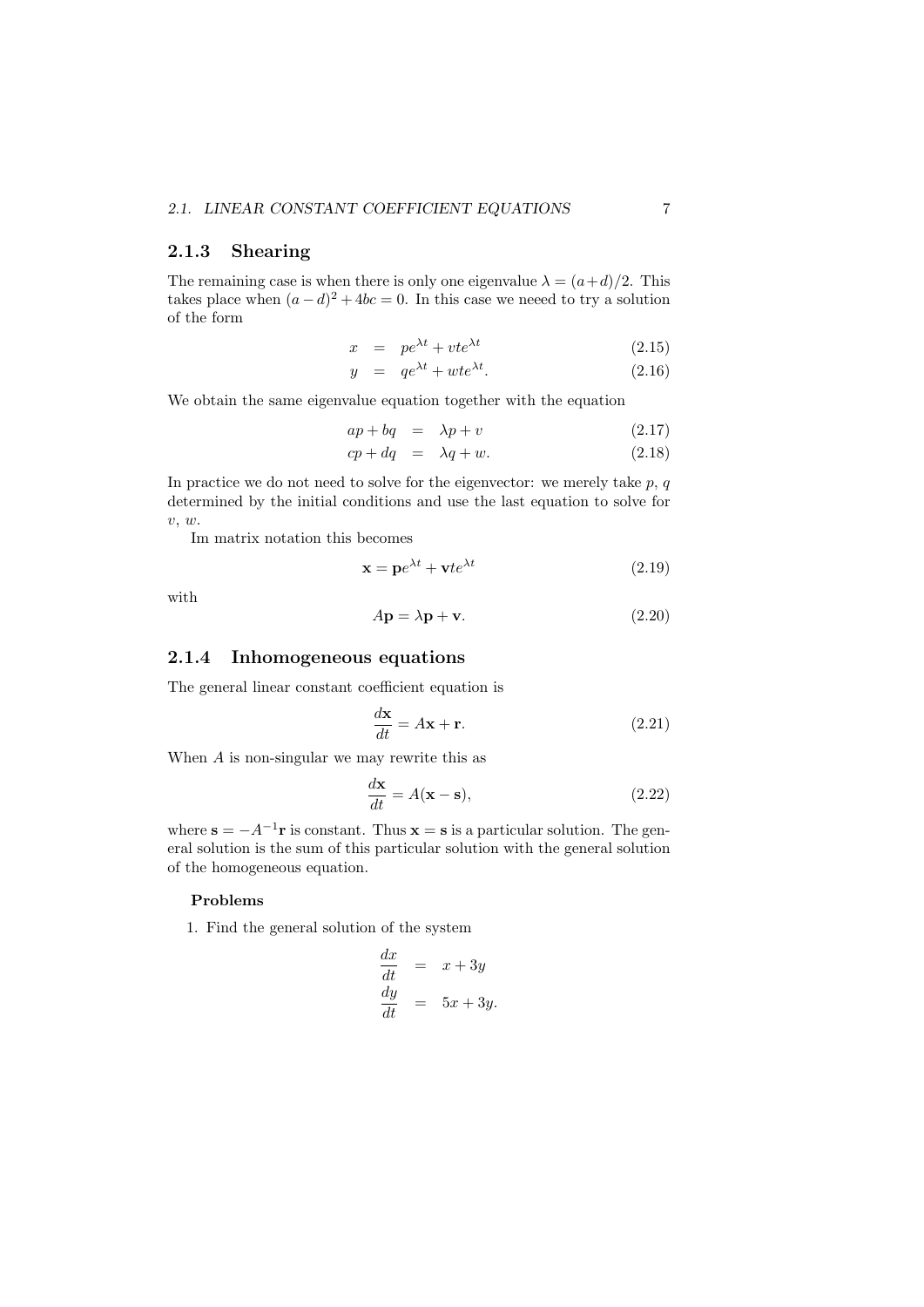- 2. Find the solution of this equation with the initial condition  $x = 1$  and  $y = 3$  when  $t = 0$ .
- 3. Use Phaser to sketch the direction field in the above problem. Sketch the given solution in the  $x, y$  phase space. Experiment to find a solution that passes very close to the origin, and sketch it.
- 4. Write the Taylor series of  $e^z$  about  $z = 0$ . Plug in  $z = i\theta$ , where  $i^2 = -1$ . Show that  $e^{i\theta} = \cos \theta + i \sin \theta$ .
- 5. Find the general solution of the system

$$
\begin{array}{rcl}\n\frac{dx}{dt} & = & x + 5y \\
\frac{dy}{dt} & = & -x - 3y.\n\end{array}
$$

- 6. Find the solution of this equation with the initial condition  $x = 5$  and  $y = 4$  when  $t = 0$ .
- 7. User Phaser to sketch the direction field in the above problem. Use Phaser to find the given solution in phase space. Also plot  $x$  versus  $t$ and  $y$  versus  $t$ .
- 8. A frictionless spring has mass  $m > 0$  and spring constant  $k > 0$ . Its displacement and velocity  $x$  and  $y$  satisfy

$$
\frac{dx}{dt} = y
$$
  

$$
m\frac{dy}{dt} = -kx.
$$

Describe the motion.

9. A spring has mass  $m > 0$  and spring constant  $k > 0$  and friction constant  $f > 0$ . Its displacement and velocity x and y satisfy

$$
\frac{dx}{dt} = y
$$
  
\n
$$
m\frac{dy}{dt} = -kx - fy.
$$

Describe the motion in the case  $f^2 - 4k < 0$  (underdamped).

10. Take  $m = 1$  and  $k = 1$  and  $f = 0.1$ . Use Phaser to sketch the direction field and the solution in the phase plane. Also sketch  $x$  as a function of t.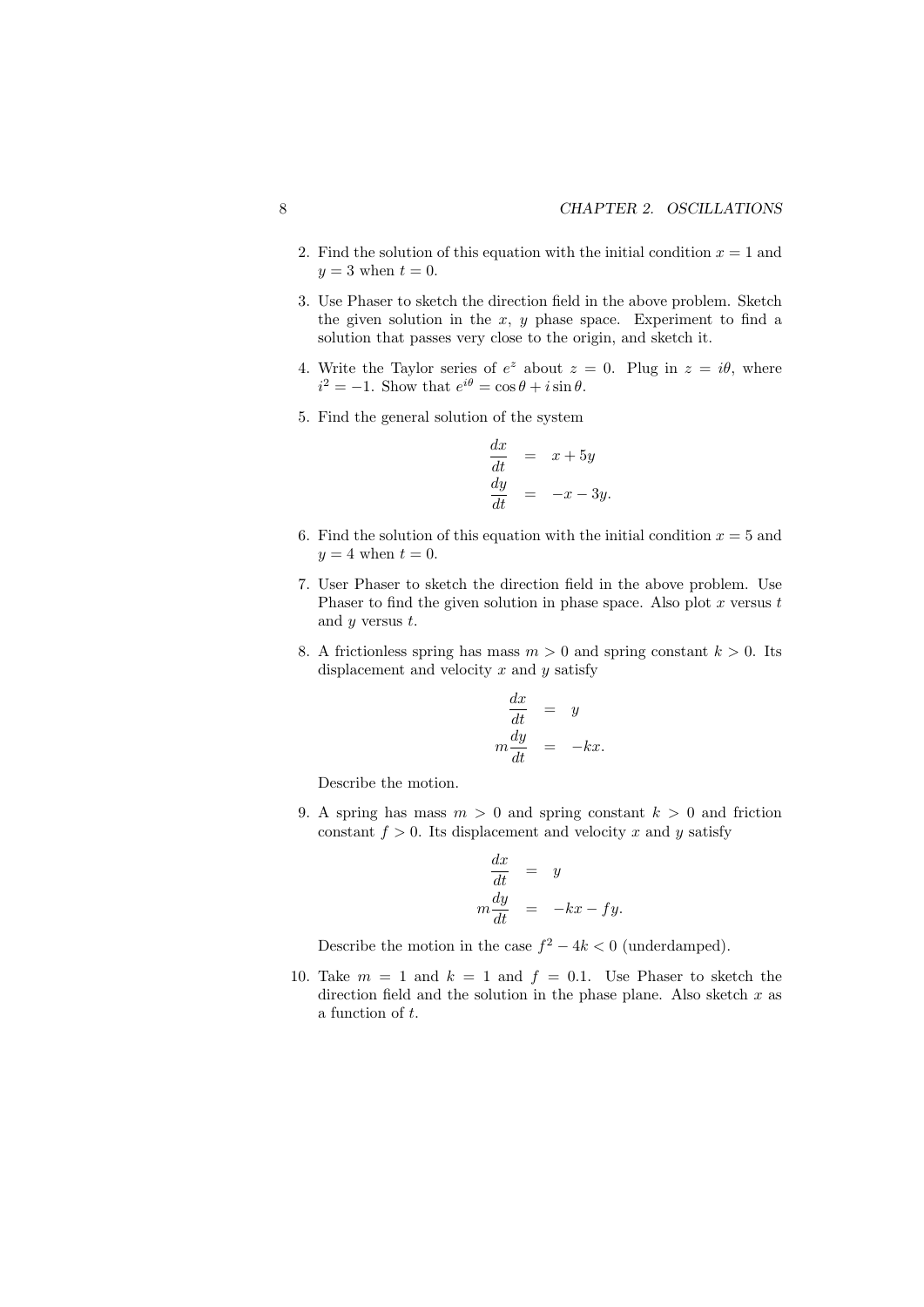#### 2.2. AUTONOMOUS SYSTEMS 9

- 11. In the preceding problem, describe the motion in the case  $f^2 4k$ 0 (overdamped). Is it possible for the oscillator displacement x to overshoot the origin? If so, how many times?
- 12. An object has mass  $m > 0$  and its displacement and velocity x and y satisfy

$$
\frac{dx}{dt} = y
$$
  

$$
m\frac{dy}{dt} = 0.
$$

Describe the motion.

13. Use Phaser to solve the above equation with many initial condition with  $x = 0$  and with varying value of y. Run the solution with these initial conditions for a short time interval. Why can this be described as "shear"?

## 2.2 Autonomous Systems

The general autonomous system is

$$
\frac{dx}{dt} = f(x, y) \tag{2.23}
$$

$$
\frac{dy}{dt} = g(x, y). \tag{2.24}
$$

An *equilibrium point* is a solution of  $f(r, s) = 0$  and  $g(r, s) = 0$ . For each equilibrium point we have a solution  $x = r$  and  $y = s$ .

Near an equilibrium point

$$
f(x,y) \approx a(x-r) + b(y-s) \tag{2.25}
$$

$$
g(x,y) \approx c(x-r) + d(y-s), \qquad (2.26)
$$

where  $a = \partial f(x, y)/\partial x$ ,  $b = \partial f(x, y)/\partial y$ ,  $c = \partial g(x, y)/\partial x$ , and  $d =$  $\partial g(x, y)/\partial y$ , all evaluated at  $x = r$  and  $y = s$ . So near the equilibrium point the equation looks like a linear equation.

Assume that the eigenvalues of the linear equation are real. Then the equilibrium point is attractive if they are both negative. On the other hand, assume that the eigenvalues of the linear equation are complex conjugates. Then the equilibrium point is attractive if the real part is negative. In general the equilibrium point is classified by the behavior of the linearized equation at that point.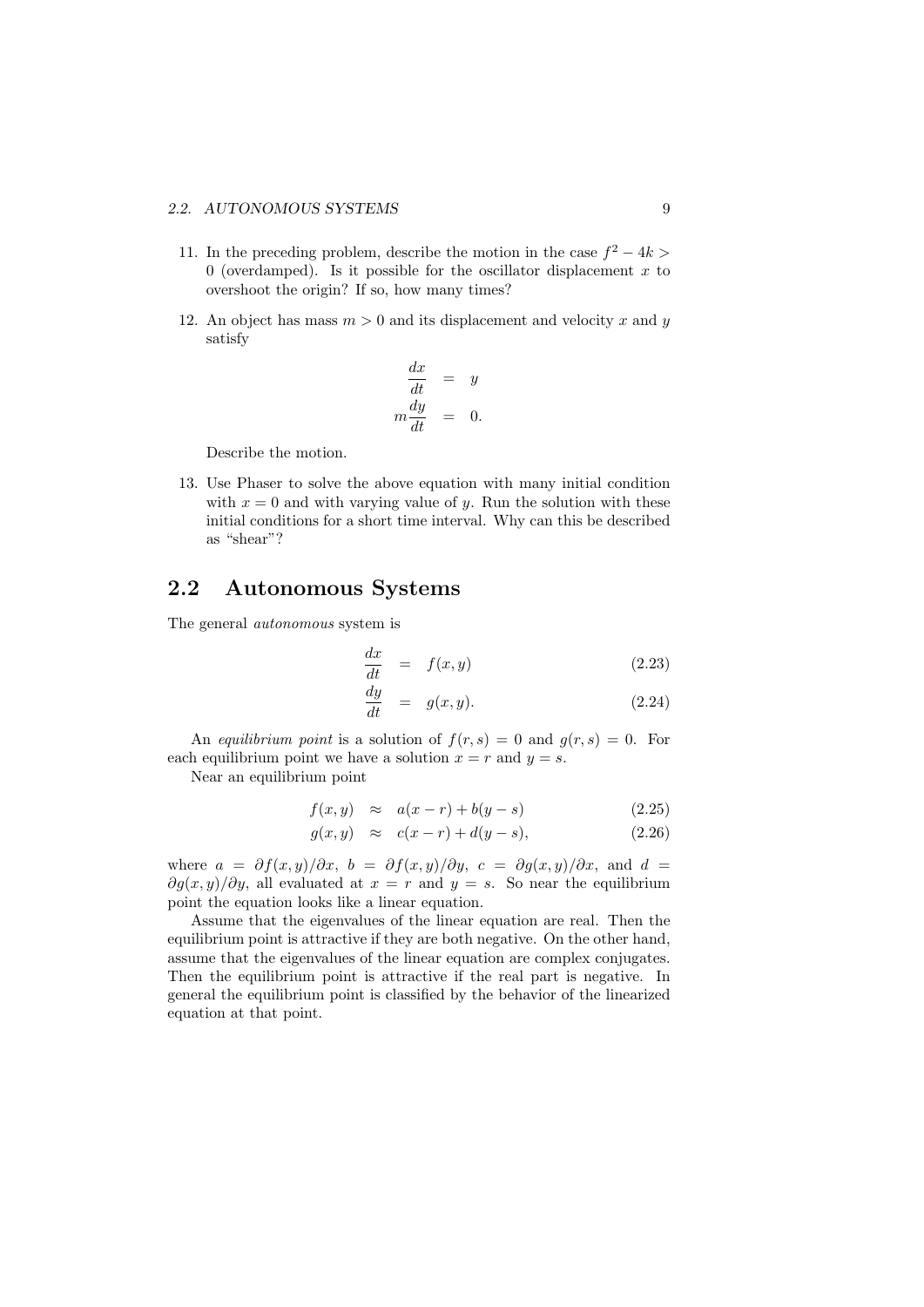A first example is the non-linear pendulum equation. This is

$$
\frac{dx}{dt} = y \tag{2.27}
$$

$$
ml\frac{dy}{dt} = -mg\sin(x) - cy.\tag{2.28}
$$

Here x is the angle and y is the angular velocity. The parameters are the mass  $m > 0$ , the length  $l > 0$ , and the gravitational acceleration  $q > 0$ . There may also be a friction coefficient  $c \geq 0$ . The first equation is the definition of angular velocity. The second equation is Newton's law of motion: mass times acceleration equals force.

There are two interesting equilibrium situations. One is where  $x = 0$ and  $y = 0$ . In the case we use  $sin(x) \approx x$  to find the linear approximation The other interesting situation is when  $x - \pi = 0$  and  $y = 0$ . In this case we use  $\sin(x) \approx -(x - \pi)$ . The minus sign makes a crucial difference.

A second example is the predator-prey system. This is

$$
\frac{dx}{dt} = (a - by - mx)x \tag{2.29}
$$

$$
\frac{dy}{dt} = (cx - d - ny)y.
$$
\n(2.30)

Here  $x$  is the prey and  $y$  is the predator. The prey equation says that the prey has a natural growth rate  $a$ , are eaten by the predators at rate  $by$ , and compete with themselves with rate  $mx$ . The predator equation says that the predators have a growth rate  $cx - d$  at food level x and compete with themselves at rate ny. The parameters are strictly positive, except that we allow the special case  $m = 0$  and  $n = 0$  with no internal competition. We are only interested in the situation  $x \geq 0$  and  $y \geq 0$ .

There are several equilibria. One corresponds to total extinction. Also when  $m > 0$  one can have a situation when the predator is extinct and where  $x = a/m$  is the natural prey carrying capacity. When  $m = 0$ , on the other hand, there is there is no natural limit to the size of the prey population: we interpret  $a/m = +\infty$ .

The most interesting equilibrium takes place when the natural predator growth rate  $cx - d$  with  $x = a/m$  at the prey carrying capacity is positive. This says that the predator can live off the land.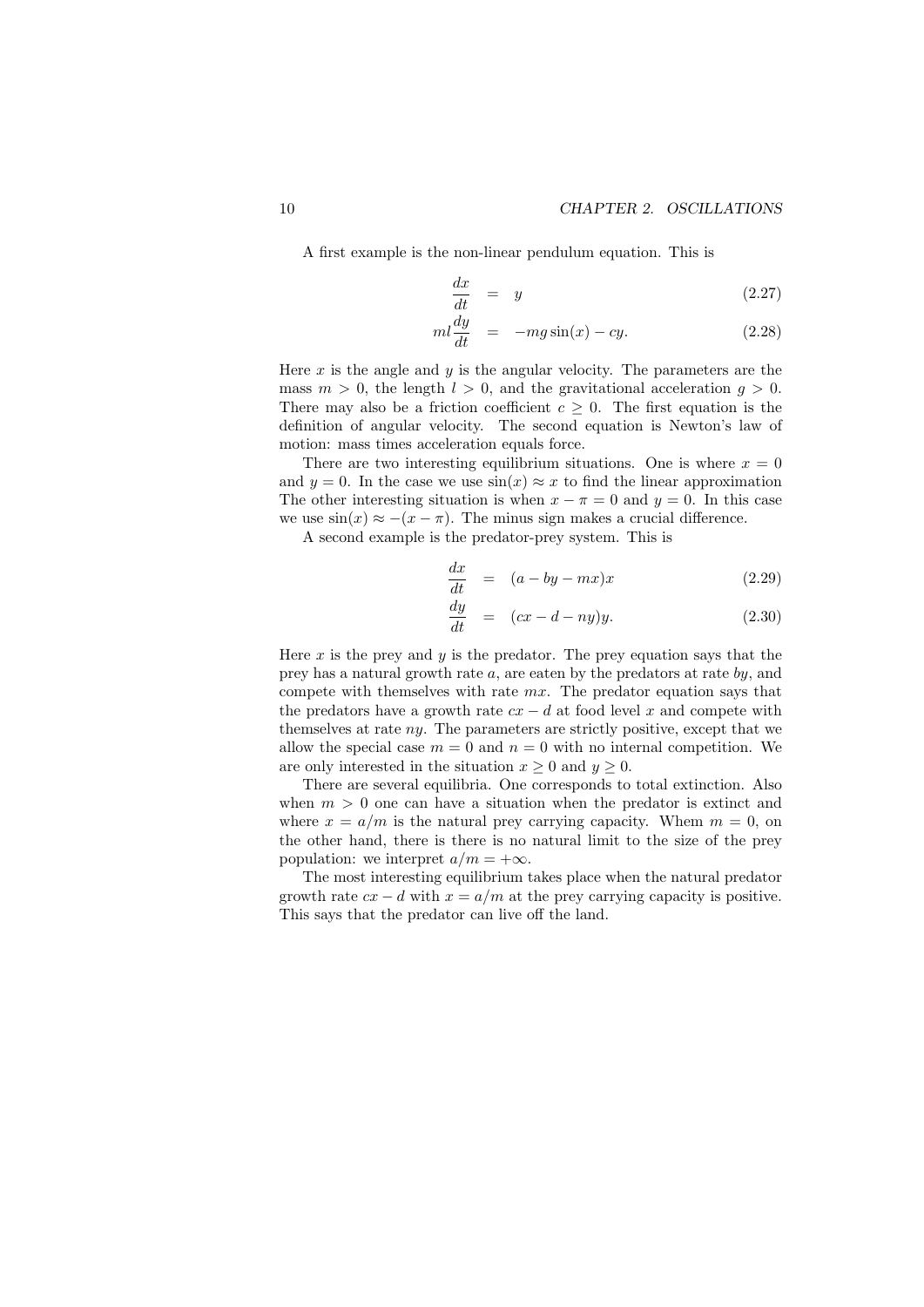#### 2.3. LIMIT CYCLES 11

#### Problems

- 1. For the pendulum problem with no friction, find the linearization at  $x = 0, y = 0$ . Discuss the nature of the equilibrium.
- 2. Use Phaser for the pendulum problem. Find oscillatory solutions that are near the zero solution, but not too near. How large can the solutions be before the pendulum can no longer be used as a clock? Sketch Phaser plots that illustrate this point.
- 3. For the pendulum problem with no friction, find the linearization at  $x = \pi$ ,  $y = 0$ . Discuss the nature of the equilibrium.
- 4. Use Phaser. Find at least two different kinds of oscillatory solutions that pass near  $x = \pi$ ,  $y = 0$ . Sketch Phaser plots that illustrate these different kinds of solutions.
- 5. For the pendulum problem, describe the nature of the two equilibria when there is friction.
- 6. Consider the predator-prey equations with internal competition. Find the nature of the equilibrium corresponding to total extinction.
- 7. Find the nature of the equilibrium corresponding to extinction of the predators. There are two situations, depending on the sign of the predator natural growth rate.
- 8. Find the nature of the equilibrium corresponding to coexistence. Discuss its stability.
- 9. Use Phaser to sketch representative solutions.
- 10. Find the nature of the equilibrium corresponding to coexistence when there is no internal competition.
- 11. Use Phaser to sketch representative solutions.

### 2.3 Limit cycles

Now we come to an essentially non-linear effect: oscillations that are stabilized by the non-linearity.

The classic example is

$$
\frac{dx}{dt} = v \tag{2.31}
$$

$$
\frac{dv}{dt} = -kx - g(x)v.
$$
\n(2.32)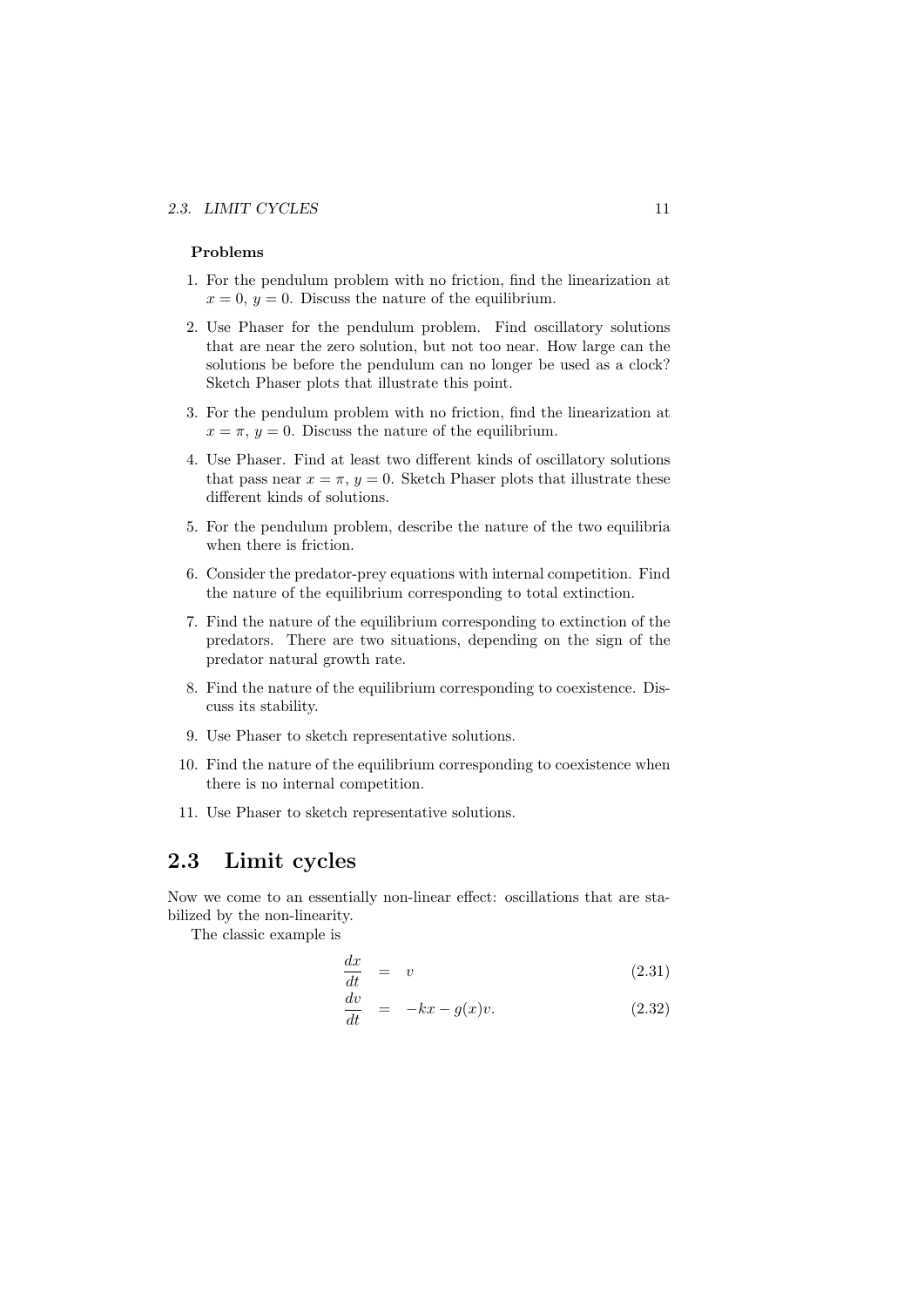This is an oscillator in which the friction coefficient  $q(x)$  is a function of position. There is a constant  $r > 0$  such that  $g(x) < 0$  for  $|x| < r$  and  $g(x) > 0$  for  $|x| > r$ . Thus when  $|x|$  is small the oscillator gets a boost. A standard example is  $g(x) = c(x^2 - r^2)$ .

Change variables to  $y = v + G(x)$ , where  $G'(x) = g(x)$ . Then this same oscillator becomes

$$
\frac{dx}{dt} = y - G(x) \tag{2.33}
$$

$$
\frac{dy}{dt} = -kx.\tag{2.34}
$$

The equation is often studied in this form.

#### Problems

- 1. Take the van der Pol oscillator in x, y space with  $G(x) = x^3 ax$ . Use Phaser to investigate the Hopf bifurcation. Sketch your results.
- 2. Take the non-linear van der Pol oscillator in x, v space with  $g(x) =$  $a(x^2 - 1)$ . Take  $a > 0$  increasingly large. The result is a relaxation oscillator. Use Phaser to make plots in the  $x, v$  plane. Also make  $x$ versus  $t$  and  $v$  versus  $t$  plots and interpret them.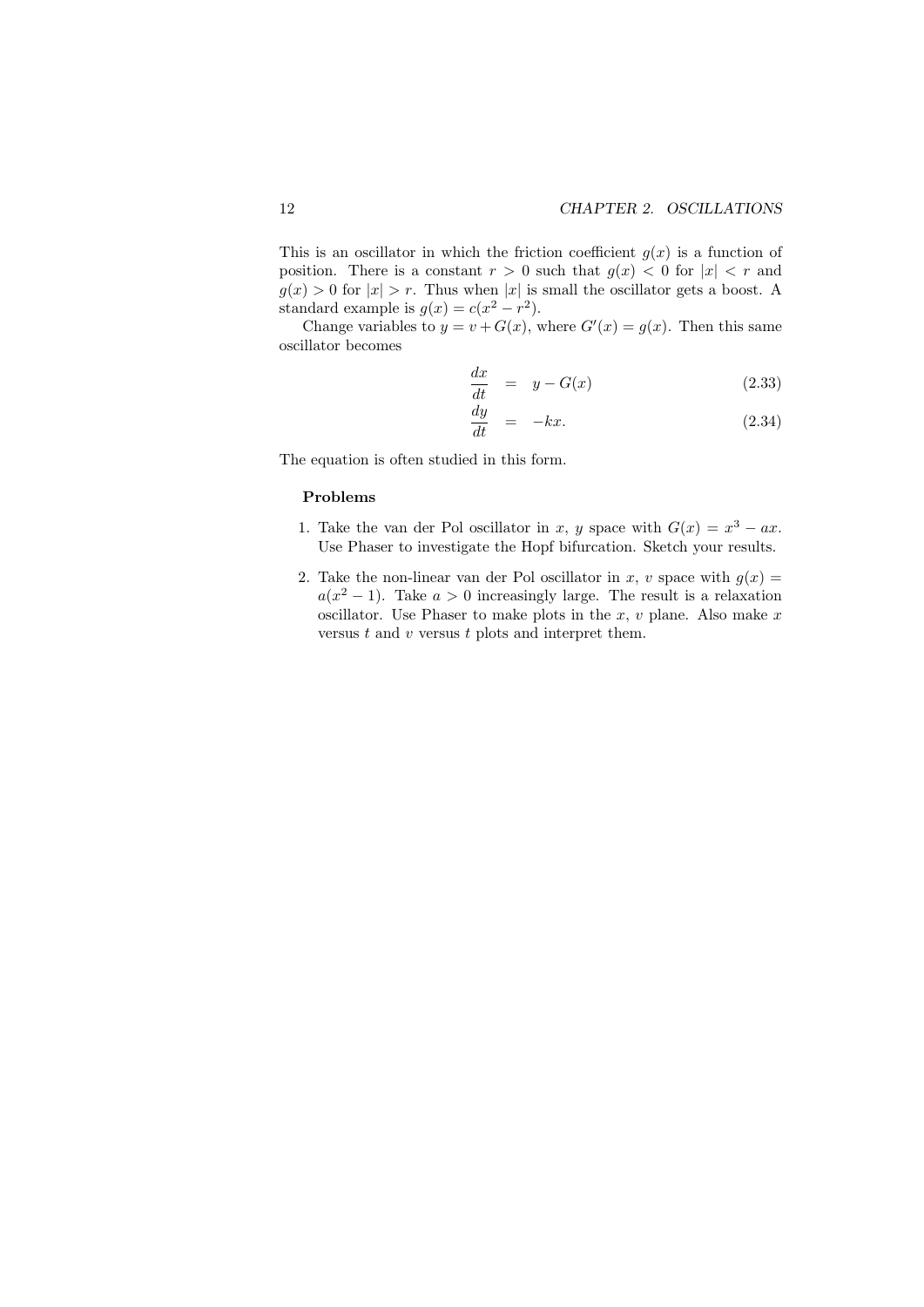## Chapter 3

# Conserved Quantities

### 3.1 Vector fields

Consider a system of the form

$$
\frac{dx}{dt} = f(x, y) \tag{3.1}
$$

$$
\frac{dy}{dt} = g(x, y). \tag{3.2}
$$

Let  $K = k(x, y)$  be a function on phase space. Then along a solution

$$
\frac{dK}{dt} = f(x, y)\frac{\partial K}{\partial x} + g(x, y)\frac{\partial K}{\partial y}.\tag{3.3}
$$

We see from this that giving the differential equation is the same as giving the derivative along a vector field. This derivative along the vector field is

$$
f(x,y)\frac{\partial}{\partial x} + g(x,y)\frac{\partial}{\partial y}.\tag{3.4}
$$

Giving this derivative is the same as giving the vector field, and this is in turn the same as giving the system of differential equations.

A vector field can be expressed in various coordinate systems, and sometimes this simplifies things. Here are a couple of examples where polar coordinates are useful. The first is dilation. The corresponding differential operator is called the Euler operator.

$$
x\frac{\partial}{\partial x} + y\frac{\partial}{\partial y} = r\frac{\partial}{\partial r}.
$$
 (3.5)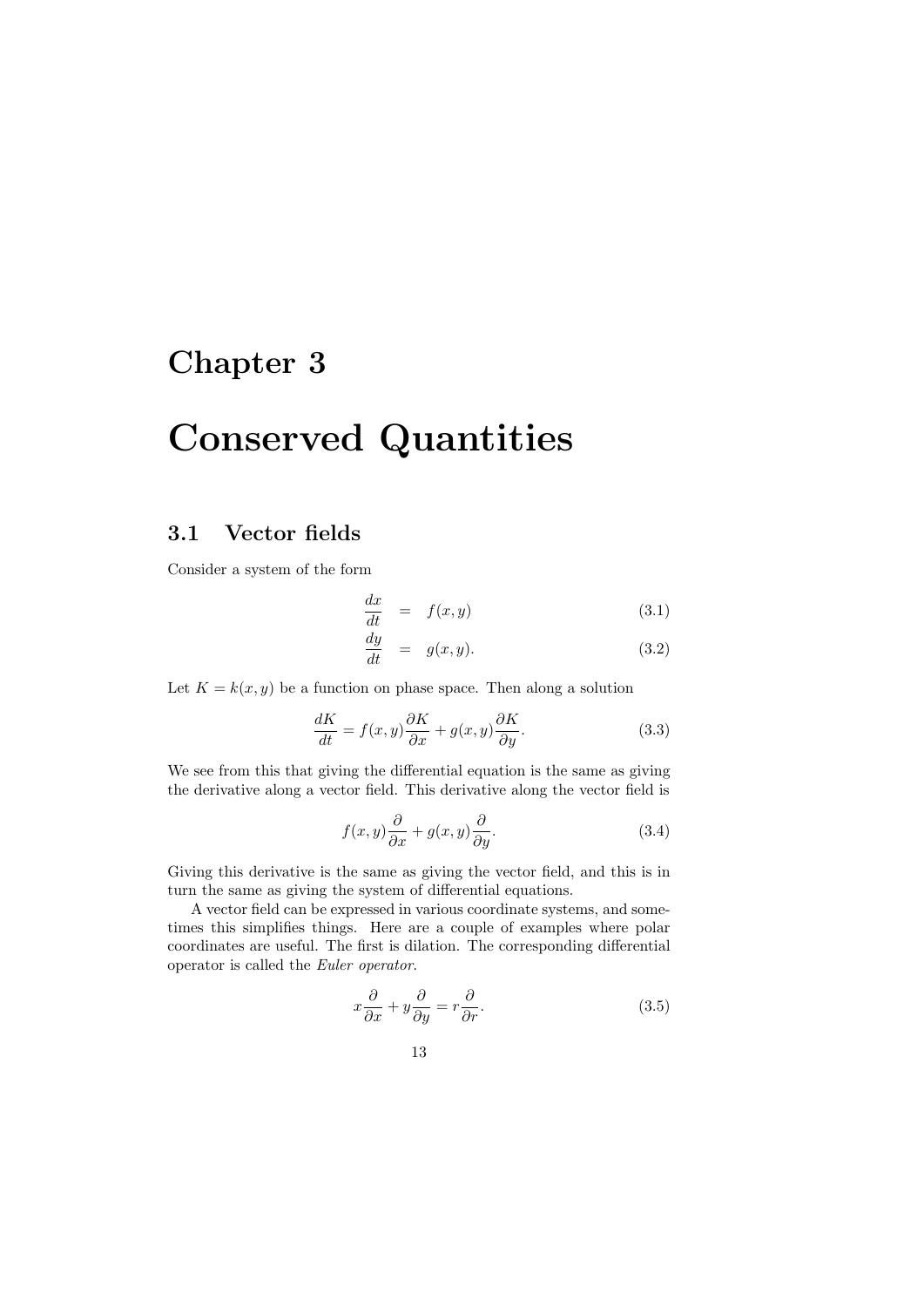The second is rotation:

$$
x\frac{\partial}{\partial y} - y\frac{\partial}{\partial y} = \frac{\partial}{\partial \theta}.
$$
 (3.6)

3.2 Hamiltonian systems

Consider a system of the form

$$
\frac{dx}{dt} = f(x, y) \tag{3.7}
$$

$$
\frac{dy}{dt} = g(x, y). \tag{3.8}
$$

It is said to be *Hamiltonian* if there is a function  $H = h(x, y)$  such that

$$
\frac{\partial H}{\partial y} = f(x, y) \tag{3.9}
$$

$$
\frac{\partial H}{\partial x} = -g(x, y). \tag{3.10}
$$

It follows  $H$  is constant along every orbit. Note that for a Hamiltonian system the divergence

$$
\frac{\partial f(x,y)}{\partial x} + \frac{\partial g(x,y)}{\partial y} = 0.
$$
\n(3.11)

The frictionless oscillator is an example. This is

$$
\frac{dx}{dt} = \frac{p}{m} \tag{3.12}
$$

$$
\frac{dp}{dt} = -V'(x),\tag{3.13}
$$

where  $p$  is the *momentum*. The Hamiltonian function in this case is the energy

$$
H = \frac{1}{2m}p^2 + V(x).
$$
 (3.14)

This is the context for conservation of energy.

A more interesting example is the predator-prey system with no internal competition. This is

$$
\frac{du}{dt} = a - be^v \tag{3.15}
$$

$$
\frac{dv}{dt} = ce^u - d.
$$
\n(3.16)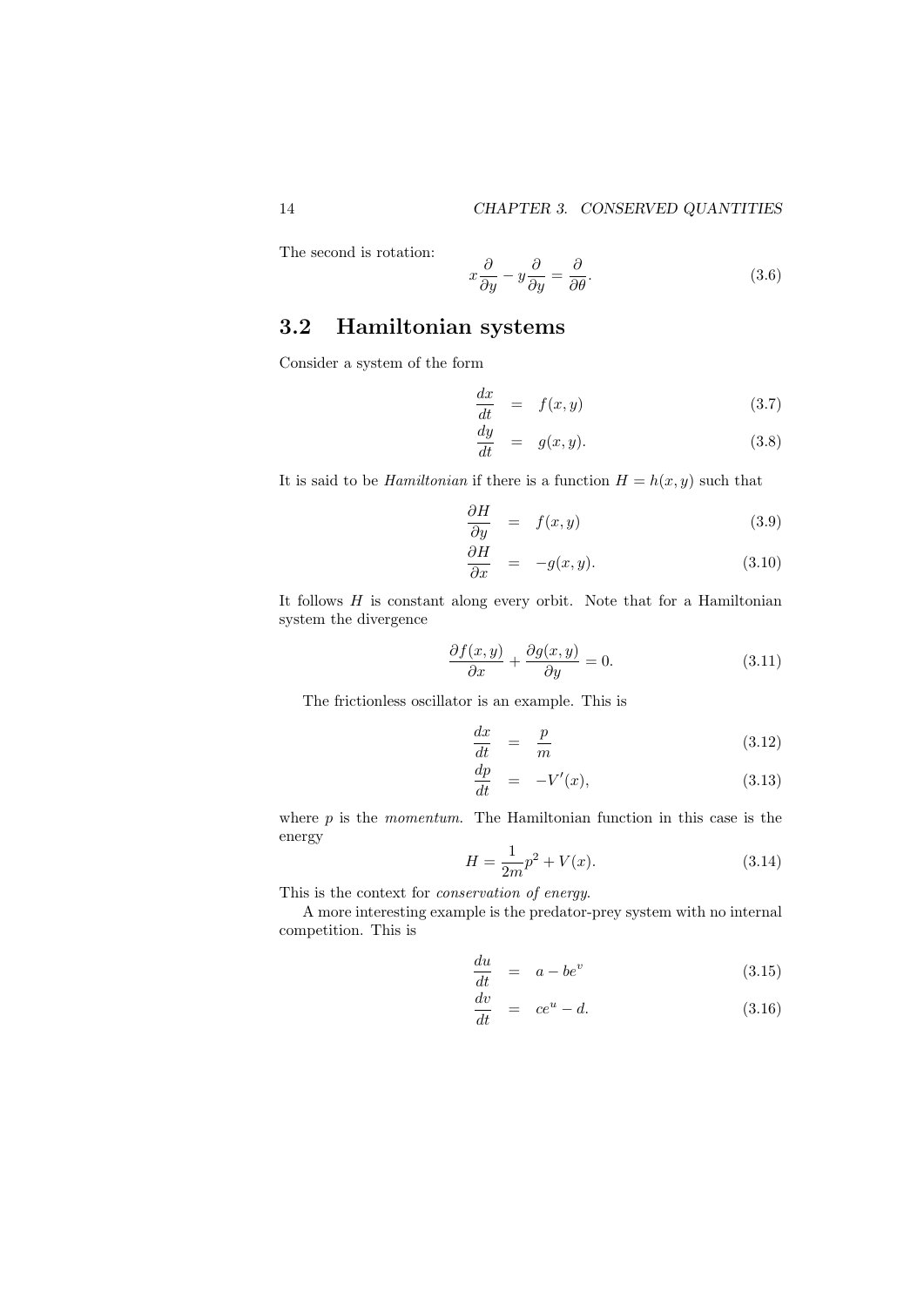Here  $u = \ln x$  is the prey and  $v = \ln y$  is the predator, measured on a logarithmic scale. It is not difficult to find the Hamiltonian.

We say that an equation is *dissipative* in a region provided that the divergence

$$
\frac{\partial f(x,y)}{\partial x} + \frac{\partial g(x,y)}{\partial y} < 0 \tag{3.17}
$$

in the region.

An example is an oscillator with friction:

$$
\frac{dx}{dt} = \frac{p}{m} \tag{3.18}
$$

$$
\frac{dp}{dt} = -V'(x) - g(x)\frac{p}{m} \tag{3.19}
$$

when  $g(x) > 0$ . Note that if we take  $H = \frac{p^2}{2m} + V(x)$  as in the frictionless case, we get a time derivative  $-g(x)(p/m)^{2} < 0$ .

Say that an equation is dissipative in a region. There is a result of Bendixon that says that if  $A$  is contained in the region, then the boundary ∂A of A cannot be the orbit of a solution. In particular, it cannot be be a limit cycle.

The proof of this result is to apply Green's theorem to A. We have

$$
0 < \int \int_A \left(\frac{\partial f(x,y)}{\partial x} + \frac{\partial g(x,y)}{\partial x}\right) dx \, dy = \int_{\partial A} -g(x,y) \, dx + f(x,y) \, dy. \tag{3.20}
$$

If  $\partial A$  were the orbit of a solution with period T, then the right hand side would be

$$
\int_0^T (-g(x,y)\frac{dx}{dt} + f(x,y)\frac{dy}{dt}) dt = \int_0^T (-g(x,y)f(x,y) + f(x,y)g(x,y)) dt = 0.
$$
\n(3.21)

This would give a contradiction.

#### Problems

- 1. Show that the Hamiltonian function  $H$  is always constant along an orbit by computing  $dH/dt$ .
- 2. Show that a vector field that arises from a Hamiltonian has zero divergence.
- 3. Find the Hamiltonian for the predator-prey system with no internal competition.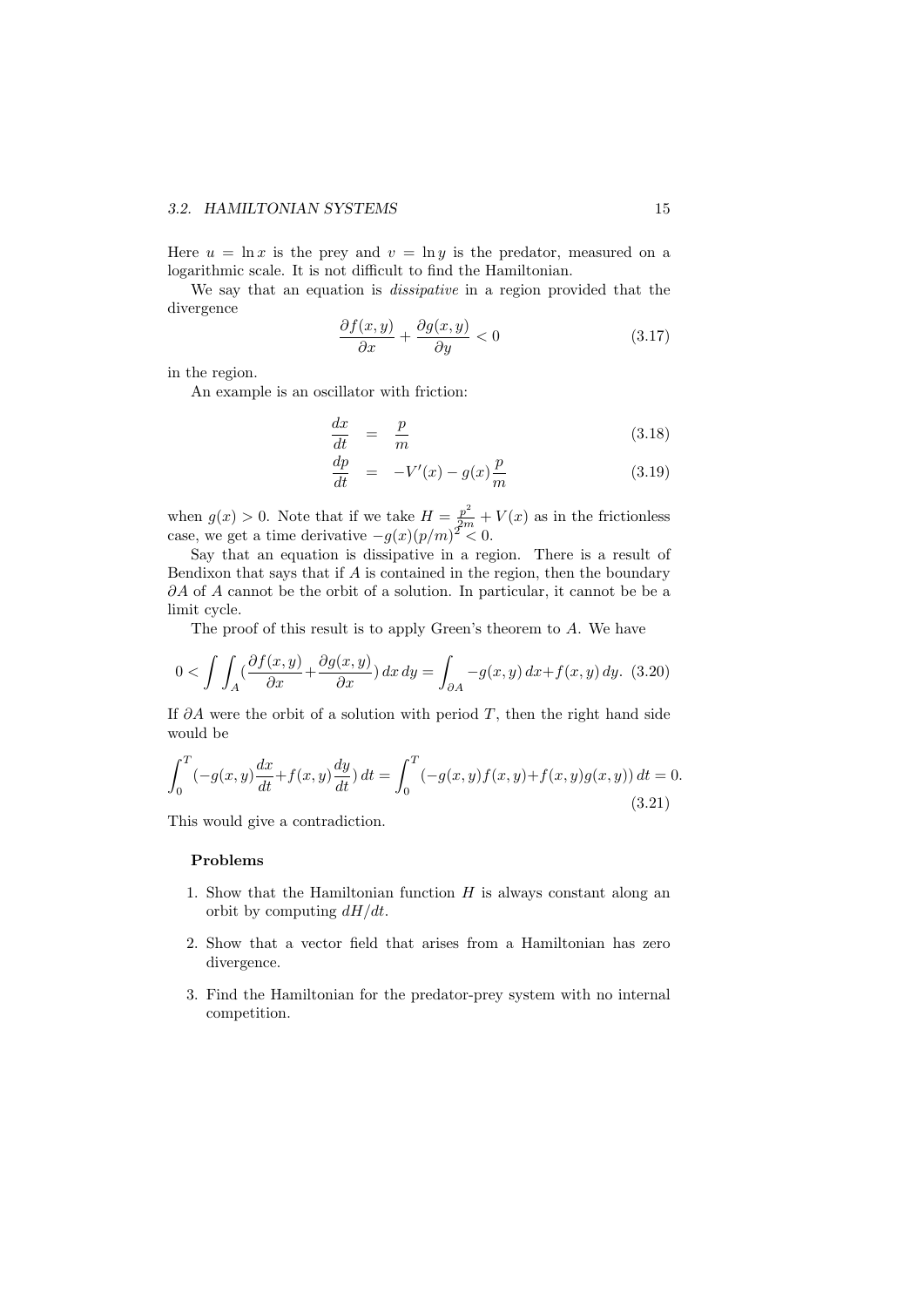- 4. Model this system with Phaser in the  $x, y$  plane. Compare the results with the equation for the orbits obtained from setting the Hamiltonian to a constant.
- 5. Consider a homogeneous linear system given by a matrix. What condition on the trace of the matrix is needed for the system to be Hamiltonian? Find the Hamiltonian function H.
- 6. This corresponds to a condition on the sum of the eigenvalues. What is it?
- 7. A neurobiologist considers a system of equations

$$
\frac{dx}{dt} = f(y) - ax \tag{3.22}
$$

$$
\frac{dy}{dt} = g(x) - by \tag{3.23}
$$

where  $a > 0$  and  $b > 0$  and f is an increasing function and g is a decreasing function. The variables  $x$  and  $y$  represent conductances associated with two neurons. Can this system describe an oscillator in the brain?

### 3.3 Exact equations

Another perspective is to eliminate the time dependence. We can write the system of differential equations as

$$
-g(x, y) dx + f(x, y) dy = 0.
$$
 (3.24)

This suggests consideration of a differential form of the form

$$
p(x, y) dx + q(x, y) dy.
$$
\n
$$
(3.25)
$$

Such a differential form is said to be *exact* if there is a function  $U = u(x, y)$ with

$$
\frac{\partial U}{\partial x} = p(x, y) \tag{3.26}
$$

$$
\frac{\partial U}{\partial y} = q(x, y). \tag{3.27}
$$

If this is the case, then it satisfies the integrability condition

$$
\frac{\partial p(x,y)}{\partial y} = \frac{\partial q(x,y)}{\partial x}.
$$
\n(3.28)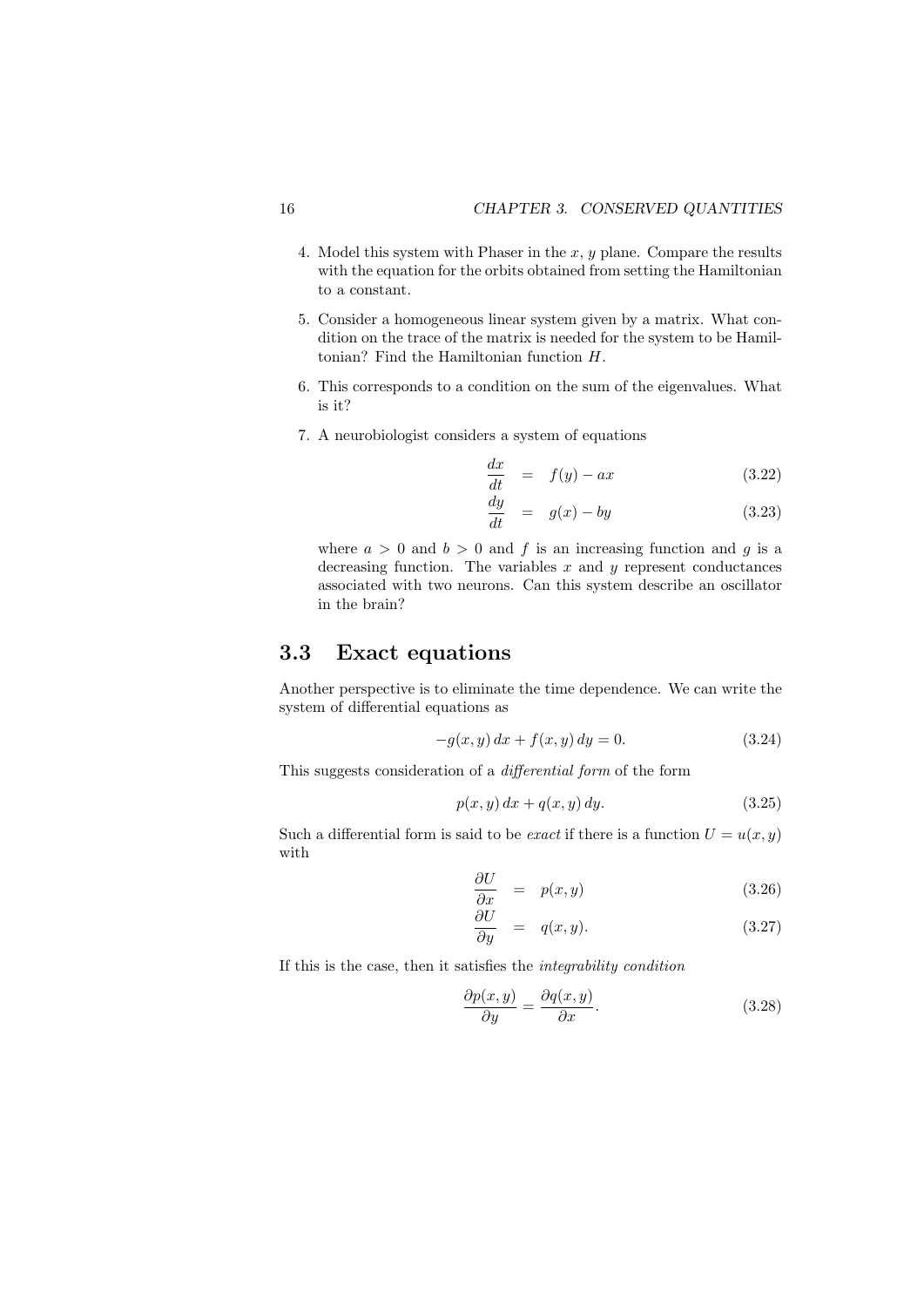#### 3.4. INTEGRATING FACTORS 17

If the differential form is exact, then the solution of the differential equation

$$
p(x, y) dx + q(x, y) dy = 0
$$
\n(3.29)

is given by  $u(x, y) = C$ .

A differential form can be expressed in various coordinate systems, and sometimes this simplifies things. Here are a couple of examples where polar coordinates are useful. The first is

$$
x dx + y dy = r dr = \frac{1}{2} dr^{2}.
$$
 (3.30)

which is exact. The second is:

$$
x\,dy - y\,dx = r^2\,d\theta\tag{3.31}
$$

which is not exact. However dividing by  $r^2$  produces an exact form in the region  $r > 0$ ,  $0 < \theta < 2\pi$ .

#### Problems

- 1. Integrate  $(e^y + x) dx + (xe^y e^{2y}) dy$ .
- 2. Test  $y dx + (2x ye^y) dy$  for exactness. Integrate if possible.
- 3. Test  $y^2 dx + (2xy y^2 e^y) dy$  for exactness. Integrate if possible.
- 4. Find a relation between the condition for a vector field to be Hamiltonian and the condition for the corresponding differential form to be exact.
- 5. Find a relation between the condition for a vector field to have zero divergence and for the differential form to satisfy the integrability condition.

### 3.4 Integrating factors

A non-zero function  $M = m(x, y)$  is an *integrating factor* for a differential form if

$$
Mp(x, y) dx + Mq(x, y) dy \qquad (3.32)
$$

is exact. If this is the case, then we have the integrability condition

$$
\frac{\partial Mp(x,y)}{\partial y} = \frac{\partial Mq(x,y)}{\partial x}.
$$
\n(3.33)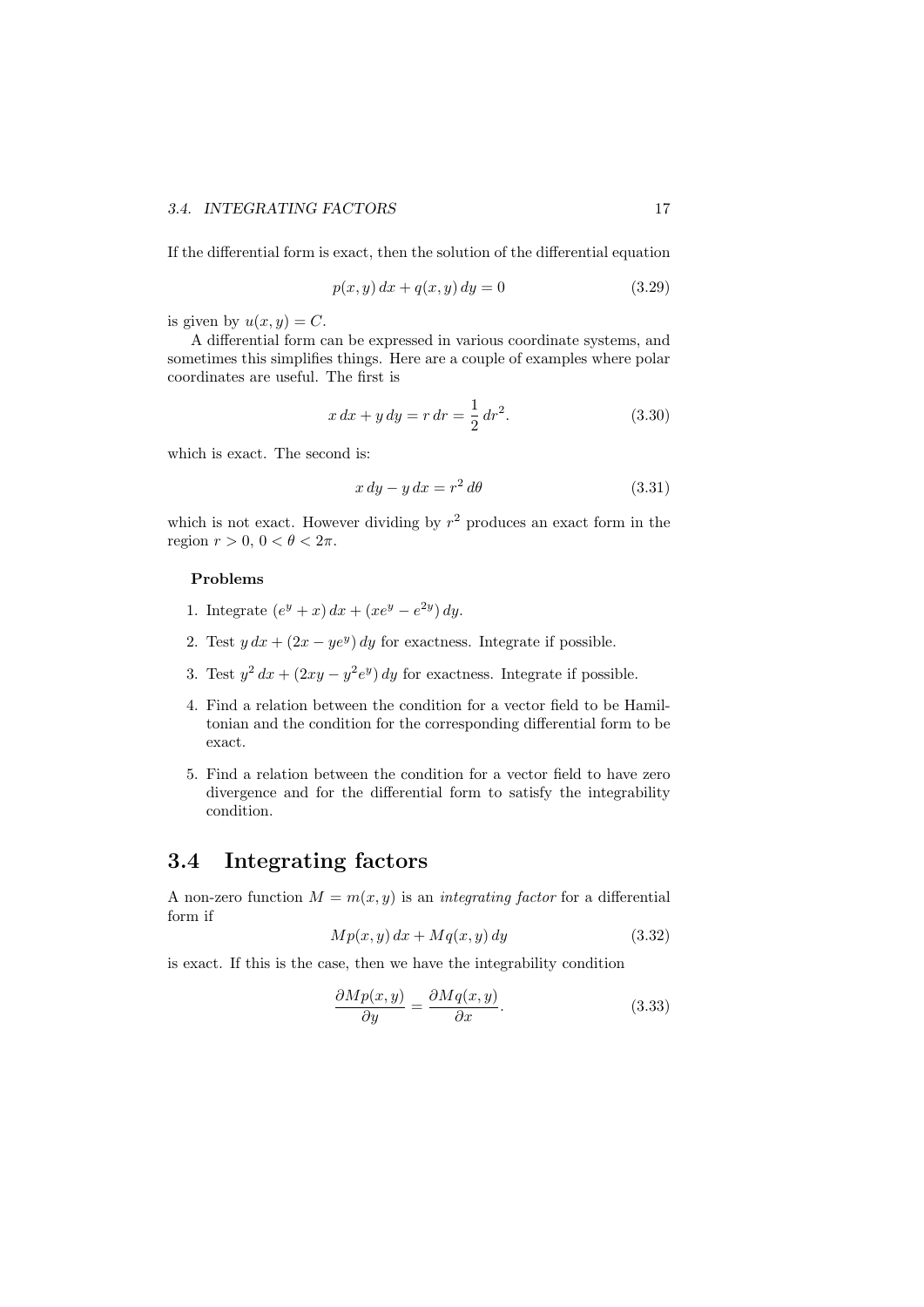There are several situations when this equation can be used to determine the integrating factor.

One is when we have both

$$
\frac{\partial Mp(x,y)}{\partial y} = 0 \tag{3.34}
$$

$$
\frac{\partial Mq(x,y)}{\partial x} = 0.
$$
\n(3.35)

This situation is called separation of variables.

Another situation is when  $M$  depends only on  $x$ . Then

$$
M\frac{\partial p(x,y)}{\partial y} = \frac{\partial Mq(x,y)}{\partial x} = \frac{dM}{dx}q(x,y) + M\frac{\partial q(x,y)}{\partial x}
$$
(3.36)

and so

$$
\frac{1}{M}\frac{dM}{dx} = \frac{1}{q(x,y)}\left(\frac{\partial p(x,y)}{\partial y} - \frac{\partial q(x,y)}{\partial x}\right) \tag{3.37}
$$

depends only on x.

There is a similar situation when  $M$  depends only on  $y$ .

#### Problems

- 1. Show that  $(e^{-x} + \sin y) dx + \cos y dy$  has an integrating factor that depends only on  $x$ . Find it. Multiply the form by this factor. Integrate the resulting form.
- 2. Find an integrating factor for  $x dx e^{-x} dy$ . Multiply by this factor and integrate.
- 3. Find an integrating factor for  $e^y dx x^2y dy$ .
- 4. Find the solution of  $x^2y\,dy/dx = e^y$  that satisfies  $y = 0$  when  $x = 2$ .
- 5. Consider a form  $(r(x)y s(x)) dx + dy$  that is at most first order in y. Assume that  $R'(x) = r(x)$ . Find an integrating factor expressed in terms of  $R(x)$ .
- 6. Find the general solution of  $dy/dx + r(x)y = s(x)$ .
- 7. Find the solution of  $3x dy/dx y = \ln x + 1$  that satisfies  $y = -2$ when  $x = 1$ .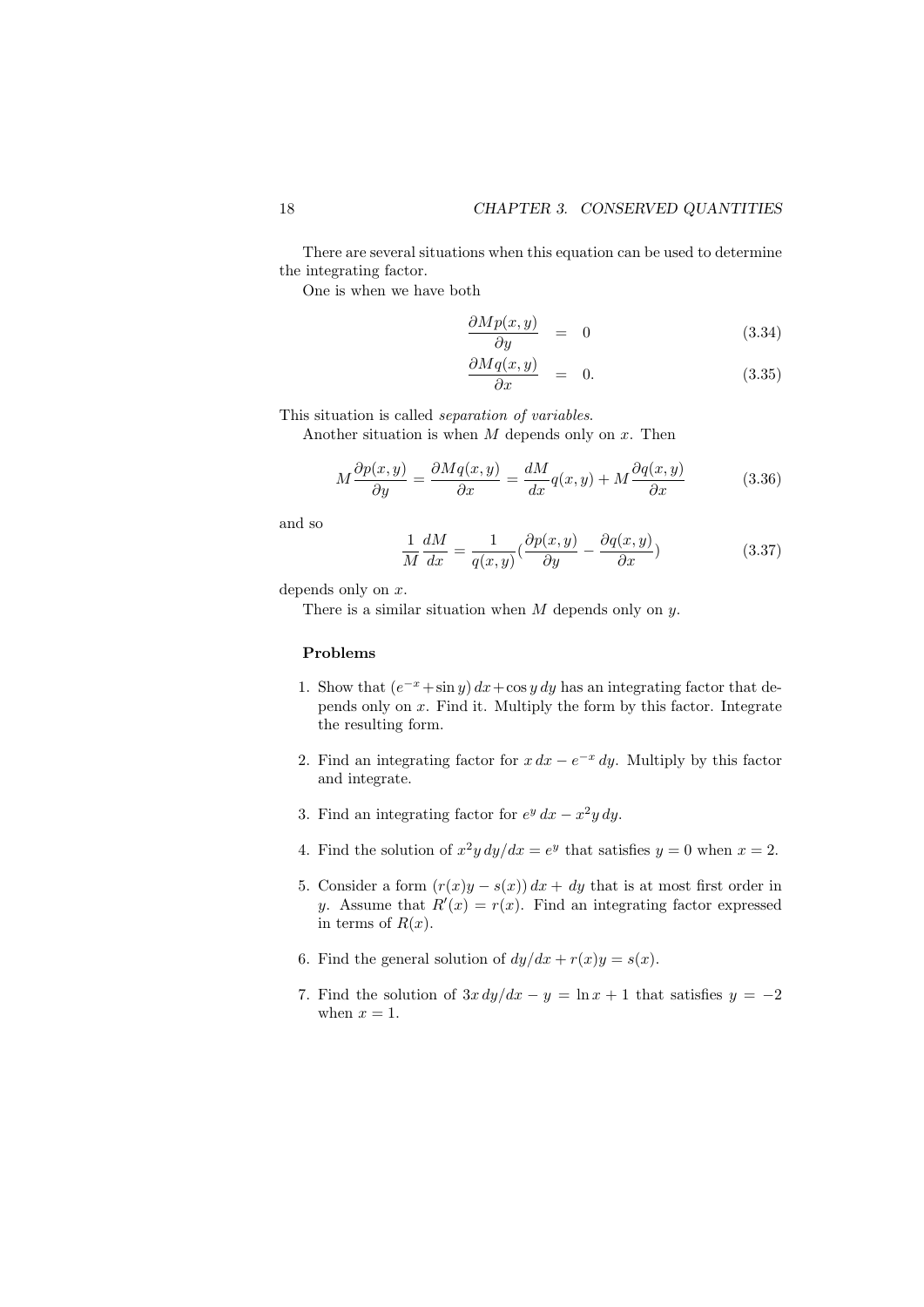### 3.5 Homogeneous equations

A function  $f(x, y)$  is homogeneous of degree n if it is an eigenfunction of the Euler operator with eigenvalue  $n$ , that is,

$$
(x\frac{\partial}{\partial x} + y\frac{\partial}{\partial y})f(x, y) = nf(x, y).
$$
 (3.38)

A differential form  $p(x, y) dx + q(x, y) dy$  is homogeneous of degree  $n + 1$  if each of  $p(x, y)$  and  $q(x, y)$  are homogeneous of degree n.

For a homogeneous form it is natural to look at the function given by the expression  $xp(x, y) + yq(x, y)$  formed from the coefficients of the Euler operator and the form. If the homogeneous form is exact, then it is the differential of this function. On the other hand, if the homogeneous form is not exact, then  $1/(xp(x, y) + yq(x, y))$  is an integrating factor.

#### Problems

- 1. Find an integrating factor for  $(x^2+3y^2) dx 2xy dy$ . Multiply by this factor and integrate.
- 2. A Bernoulli form is of the form  $(p(x)y+r(x)y^n) dx+dy$ . If we divide it by  $y^n$  we obtain  $(p(x)/y^{n-1}+r(x)) dx+(1/y^n) dy$ . Find an integrating factor for this form.
- 3. Solve  $dy/dx y = e^{-x}y^2$ .
- 4. Consider the first order system

$$
\frac{dx}{dt} = a x \tag{3.39}
$$

$$
\frac{dy}{dt} = dy.
$$
\n(3.40)

Find when the corresponding form is exact. Find an integral of the motion in this case.

- 5. When the form is not exact, find an integrating factor. Find an integral of the motion. Where in phase space does it become singular?
- 6. Consider the first order system

$$
\frac{dx}{dt} = \alpha x + \omega y \tag{3.41}
$$

$$
\frac{dy}{dt} = -\omega x + \alpha y. \tag{3.42}
$$

Find when the corresponding form is exact. Find an integral of the motion in this case.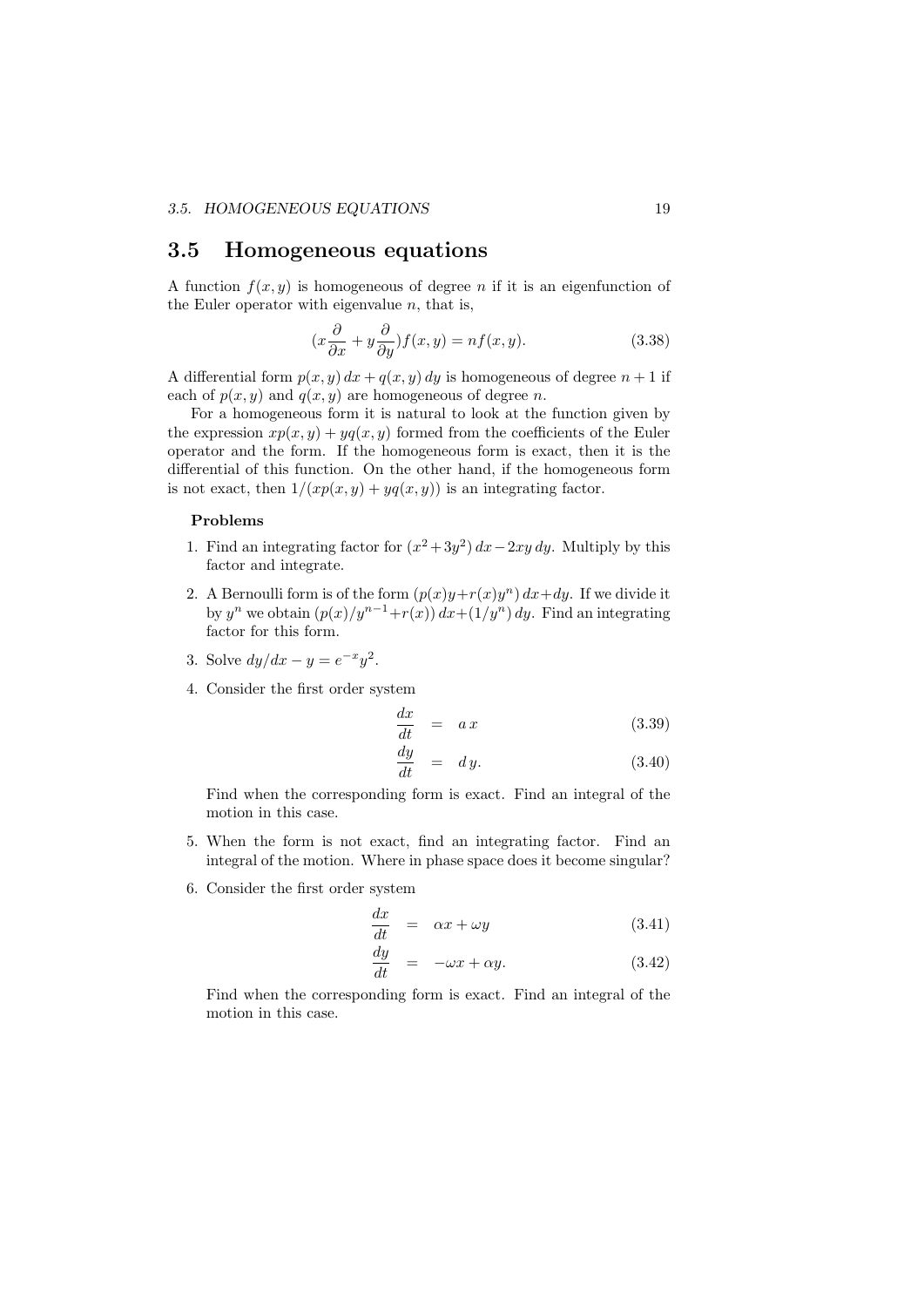- 7. In the case when the corresponding form is not exact, find an integrating factor. Use this to find integral of the motion in a sectorial region.
- 8. Show that

$$
(\alpha x + \omega y)\frac{\partial}{\partial x} + (-\omega x + \alpha y)\frac{\partial}{\partial y} = \alpha r \frac{\partial}{\partial r} - \omega \frac{\partial}{\partial \theta}.
$$
 (3.43)

9. Consider the first order system

$$
\frac{dr}{dt} = \alpha r \tag{3.44}
$$

$$
\frac{d\theta}{dt} = -\omega.
$$
 (3.45)

Find when the form on phase space is exact. Find an integral of the motion in this case.

10. Find an integrating factor when it is not exact. Find an integral of the motion in a sectorial region.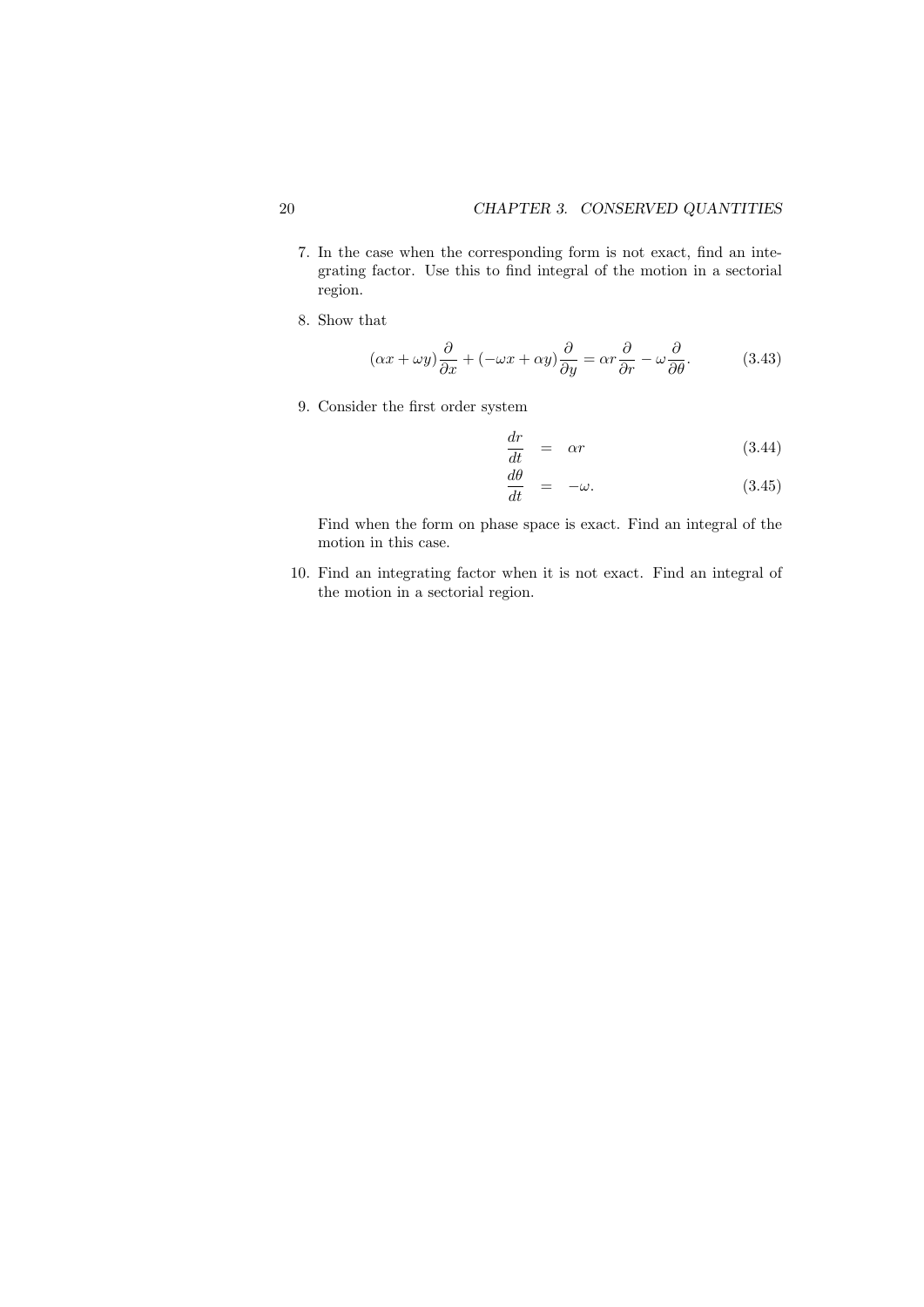## Chapter 4

# Forcing

## 4.1 ISETL

ISETL is the interactive version of SETL (set language). We describe part of its syntax.

#### 4.1.1 Expressions

We begin with expressions. We denote an expression by EXPR.

An identifier is a letter or word. It may be assigned a value. We denote an identifier expression by ID.

There are various types of constants. An integer constant is denoted in the usual way: thus 789 is an integer constant. A floating point constant must have a decimal point: thus 2. and 2.0 are floating point constants. (However .5 is not allowed.)

There are also function constants. One syntax for a function constant is :ID-LIST -> EXPR:. An identifier list ID-LIST consists of identifiers separated by commas. In the example  $:x,y \rightarrow \texttt{sqrt}(x*x + y*y)$ : the identifier list is  $x,y$  and the expression giving the value is  $sqrt(x*x +$  $y*y$ ).

Expressions that denote numbers may be combined with algebraic operations to form new expressions.

If an expression EXPR has a function as its value, EXPR(EXPR-LIST) is the value of the function on the inputs given by EXPR-LIST. Here an expression list EXPR-LIST consists of expressions separated by commas. For example  $:x,y \rightarrow \text{sqrt}(x*x + y*y):(3,4)$  evaluates to 5.0.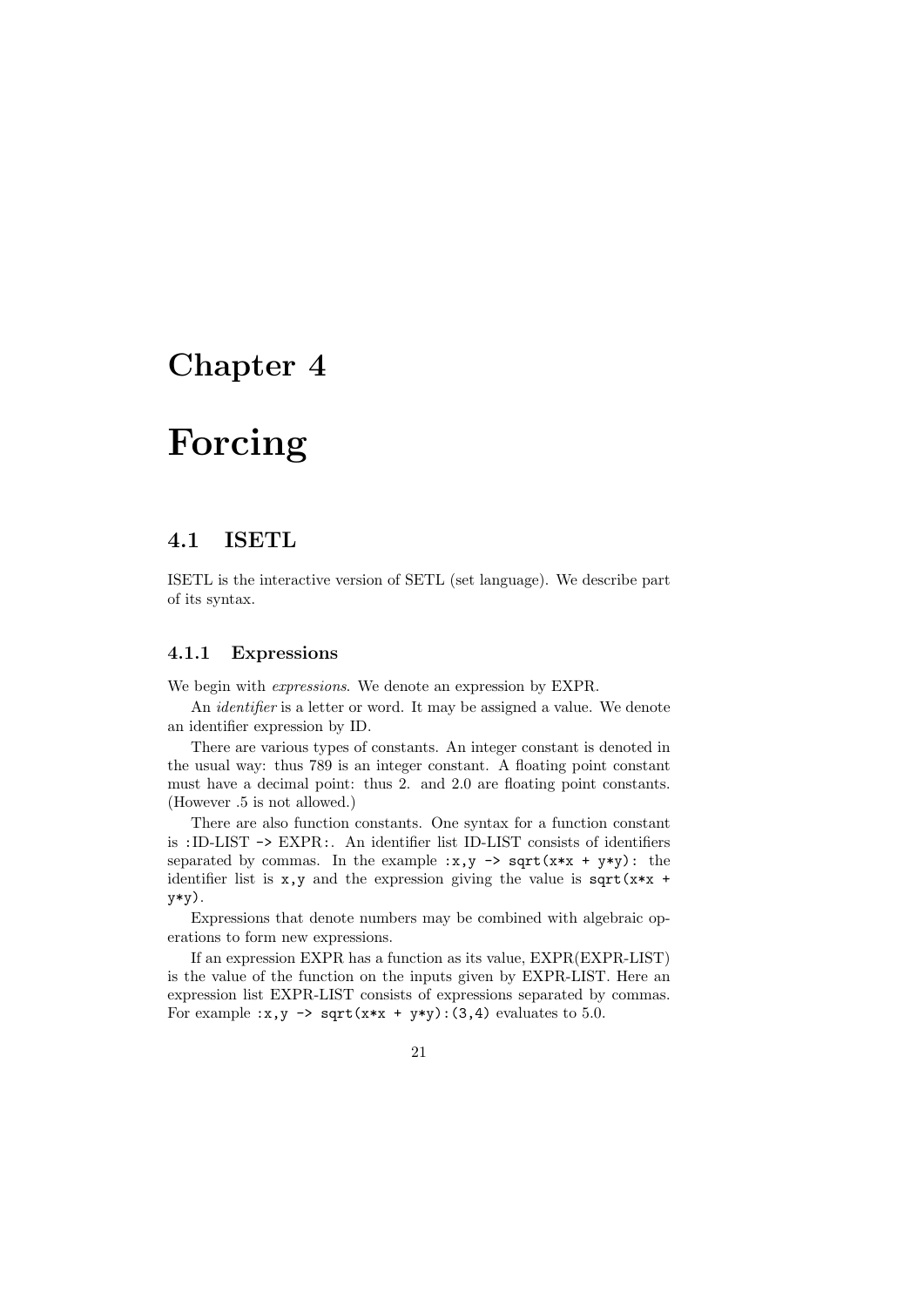#### 4.1.2 Statements

The commands of the language are known as statements. We denote one or more statements by STMTS.

The workhorse statement is  $ID := EXPR$ ; and is known as the *assign*ment statement. It evaluates the expression EXPR on the right and assigns the value to the identifier ID on the left. Thus  $m := (a+b)/2$ ; evaluates a and b, adds them, and divides by 2. It then assigns the result to the identifier m. We may read this as m "becomes" (a+b)/2.

The dogma of structured programming is that control should be systematic. In fact, one can get by with only two constructions. The first is the iteration statement while EXPR do STMTS end ; This repeats the statements as long as the expression is true.

The other is the selection statement if EXPR then STMTS else STMTS end ; This performs the first statements if the expression is true and the second statements if the expression is false.

We also need a statement that produces output. The command for writing a line is writeln EXPR-LIST ;

Notice that each statement ends with a semicolon.

## 4.2 Solving equations

We begin with preliminary material on solving equations numerically.

Recall the *intermediate value theorem*: If  $f$  is a continuous function on the interval [a, b] and  $f(a) \leq 0$  and  $f(b) \geq 0$ , then there is a solution of  $f(x) = 0$  in this interval.

This has an easy consequence: the *fixed point theorem*. This says that if g is a continuous function from [a, b] to the same interval [a, b], then there is a solution of  $g(x) = x$  in this interval.

Let us see how we make these theorems into practical numerical procedures. We use the language ISETL. For example, we solve  $f(x) = x^2 - 2 = 0$ by the bisection algorithm. This algorithm implements the intermediate value theorem.

The idea of the bisection algorithm is to start with an interval  $[a, b]$  such that  $f(a) \leq 0$  and  $f(b) \geq 0$ . Thus there must be a root in this interval. The mid point of the interval is  $m = (a + b)/2$ . If  $f(m) \geq 0$  then there must be a root in  $[a, m]$ . Otherwise there must be a root in  $[m, b]$ . So depending on which is the case we can replace the original  $[a, b]$  by an interval that is half as long and is guaranteed to contain a root. This process can be continued to find an arbitrarily small interval containing a root.

This algorithm is implemented in the following ISETL statements.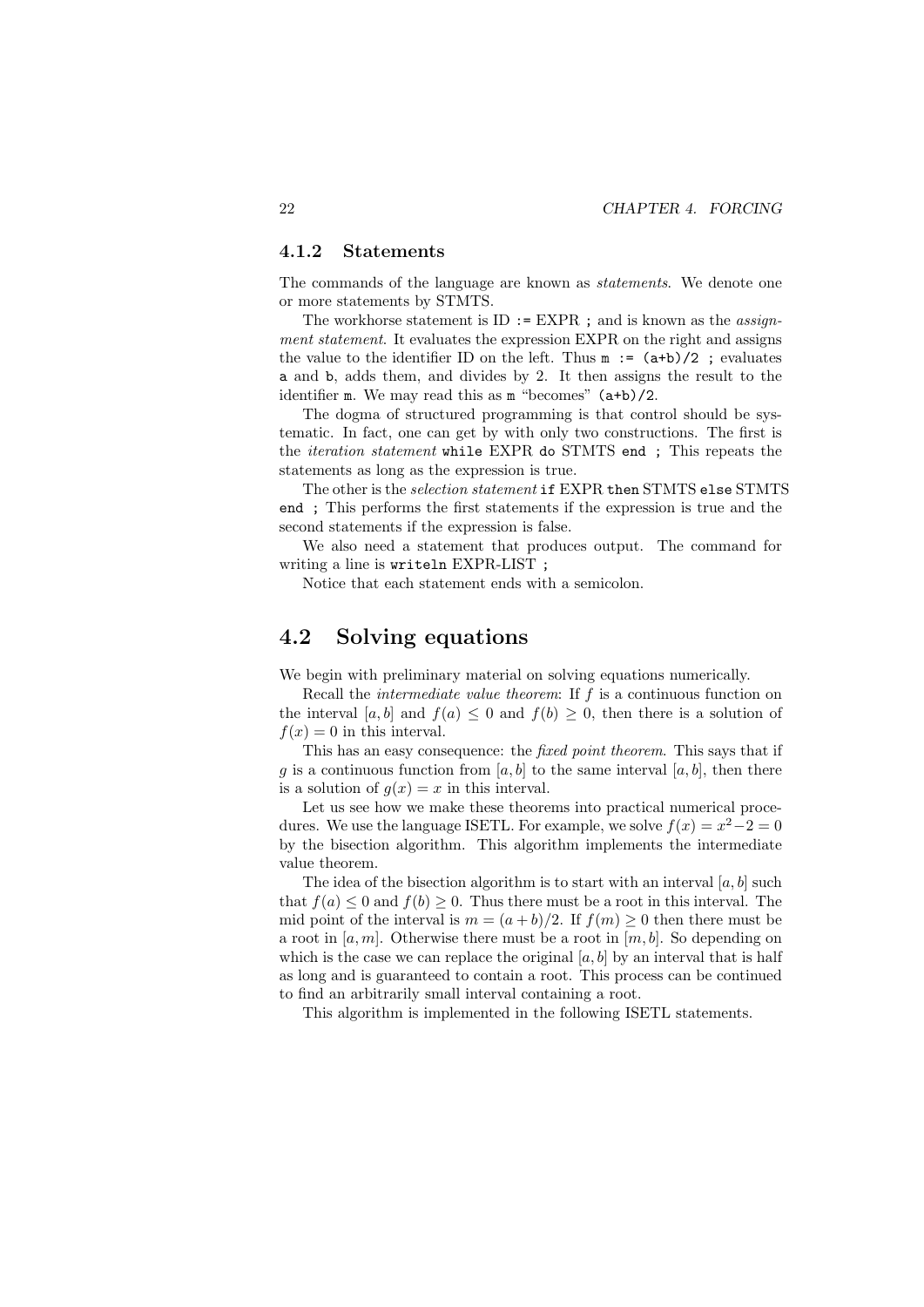```
f := :x \rightarrow x*x - 2.0 : ;
a := 1.0; b := 2.0;
while b - a > 0.0001 do
  m := (a + b)/2;
  if f(a) * f(m) \le 0.0 then
     b := m;
  else
     a := m ;
  end ;
  writeln a, b ;
end ;
```
Another approach to numerical root-finding is iteration. Assume that g is a continuous function from  $[a, b]$  to the same interval  $[a, b]$ . We look for a fixed point r with  $g(r) = r$ . Assume that  $|g'(x)| \leq K < 1$  for all x in the interval. Then by the mean value theorem for each  $x$  there is a  $c$  with  $g(x) - r = g(x) - g(r) = g'(c)(x - r)$ , and so  $|g(x) - r| = |g'(c)||x - r| \le$  $K|x - r|$ . In other words each iteration replacing x by  $g(x)$  brings us closer to r.

If we want to use this to solve  $f(x) = 0$ , we can try to take  $q(x) =$  $x - k f(x)$  for some suitable k.

```
f := :x \rightarrow x*x - 2.0 : ;
g := x \rightarrow x - 0.5 * f(x) :x := 1.5 ;
while abs(g(x) - x) > 0.0001 do
   x := g(x);
   writeln x ;
end ;
```
Newton's method is a clever variant where you take  $g(x) = x - f(x)/f'(x)$ . Here is another idea. Assume that  $g(x) < x$  and  $g'(x) > 0$  for  $r < x \leq b$ . Then by the mean value theorem, for each x there is a c with  $g(x) - r =$  $g(x) - g(r) = g'(c)(x - r)$ . It follows that  $r < g(x) < x$  for  $r < x \leq b$ . In other words, the iterations decrease to the root.

#### Problems

- 1. Prove the fixed point theorem from the intermediate value theorem.
- 2. Calculate  $g'(x)$  in Newton's method.
- 3. Show that in Newton's method  $f(r) = 0$  with  $f'(r) \neq 0$  implies  $g'(r) = 0.$
- 4. Implement Newton's method in ISETL and run it numerically on an example.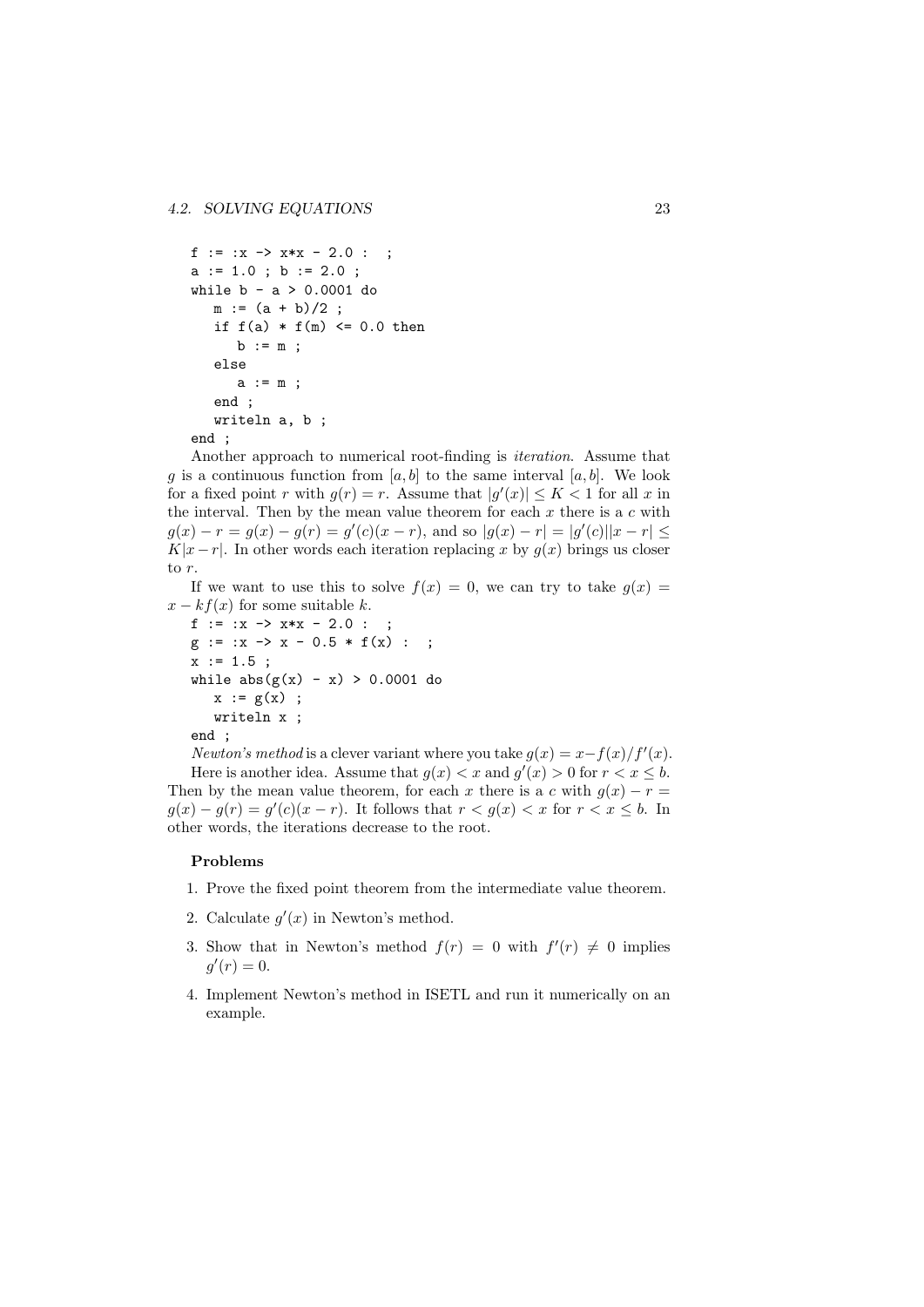- 5. Assume that  $x < g(x)$  and  $g'(x) > 0$  for  $a \leq x < r$ . Show that it follows that  $x < g(x) < r$  for  $a \leq x < r$  and that the iterations increase to the root.
- 6. Show that in Newton's method starting near the root one has either increase to the root from the left or decrease to the root from the right. What determines which case holds?
- 7. Run Newton's method numerically in such a way that one gets decrease of the iterations to the root.

### 4.3 Linear equations

We consider the linear equation

$$
\frac{dy}{dt} + r(t)y = s(t). \tag{4.1}
$$

Let  $R'(t) = r(t)$ . Then the integrating factor is  $e^{R(t)}$  and the equation becomes  $\overline{D(t)}$ 

$$
\frac{de^{R(t)}y}{dt} = e^{R(t)}s(t). \tag{4.2}
$$

The solution is then

$$
y = e^{-[R(t) - R(t_0)]}y_0 + \int_{t_0}^t e^{-[R(t) - R(t')]}\mathcal{S}(t')\,dt'.\tag{4.3}
$$

#### Problems

1. Sove the linear equation

$$
\frac{dy}{dt} + ay = s(t) \tag{4.4}
$$

with  $y = y_0$  at  $t = t_0$ . Express the solution as an integral.

- 2. Solve the preceding equation when  $a > 0$  and  $s(t)$  is a bounded function and where  $y = 0$  at  $t = -\infty$ . This is the steady-state solution.
- 3. Show that every solution is the sum of the steady-state solution with a transient exponential.
- 4. In the preceding equation show that if  $s(t)$  is periodic with period T, then so is the steady state solution. Hint: Make the change of variables  $t - t' = u$  in the t' integral.
- 5. Take  $s(t) = b\cos(\omega t)$  and find the solution in terms of elementary functions.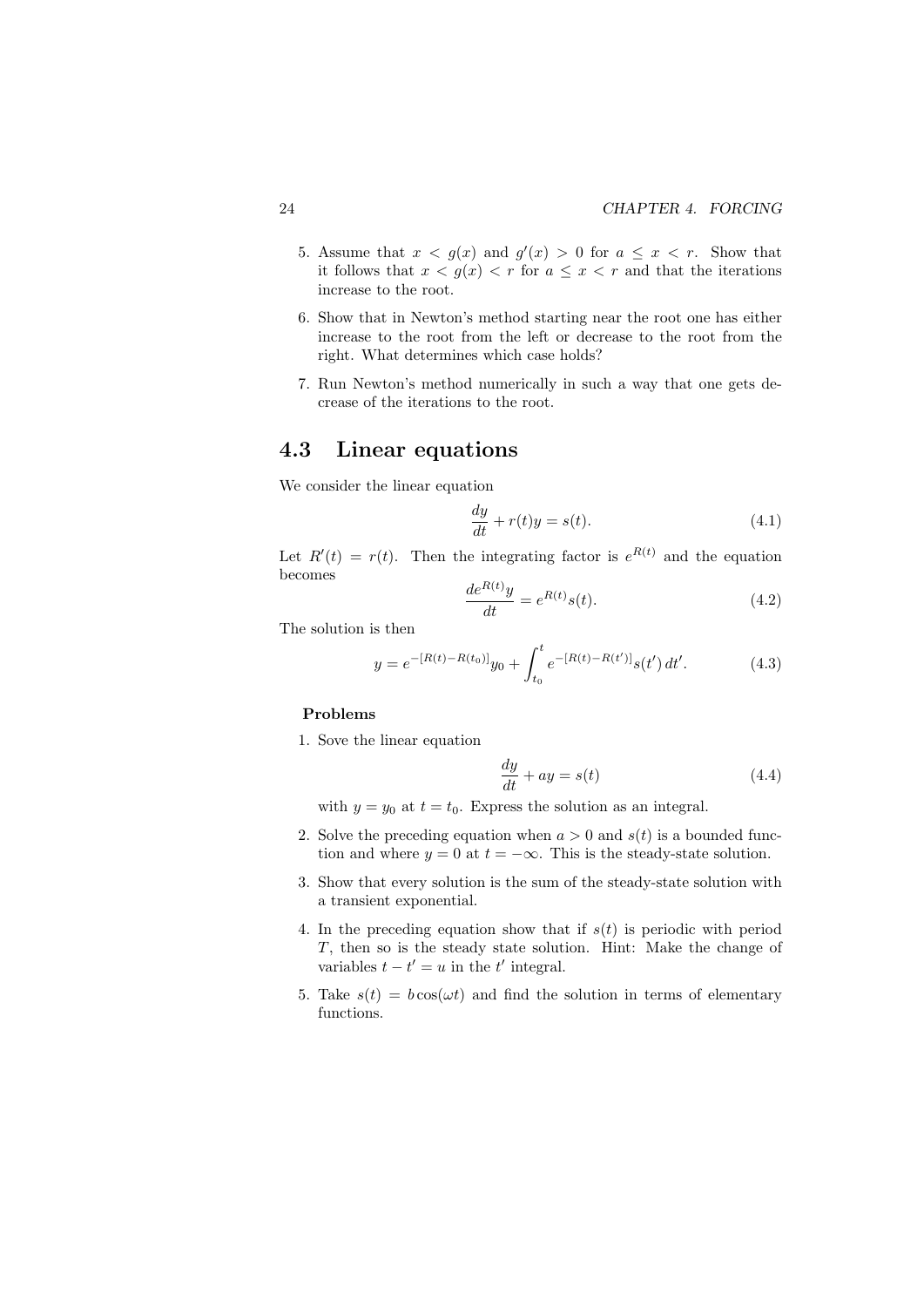### 4.4 Non-linear equations

We consider the non-linear equation

$$
\frac{dy}{dt} = g(t, y). \tag{4.5}
$$

Assume that  $g(t, y)$  has period T, that is,  $g(t + T, y) = g(t, y)$ . It will not necessarily be the case that all solutions have period  $T$ . However there may be a special steady-state solution that has period T.

Here is the outline of the argument. Assume that  $a < b$  and that  $g(t, a) \geq 0$  for all t and  $g(t, b) \leq 0$  for all t. Then no solution can leave the interval [a, b]. Thus if  $y = \phi(t, y_0)$  is the solution with  $y = y_0$  at  $t = 0$ , then  $h(y_0) = \phi(T, y_0)$  is a continuous function from [a, b] to itself. It follows that h has a fixed point. But then if we take the initial condition to be this fixed point we get a periodic solution.

We can sometimes get to this fixed point by iterations. Let  $y'$  be  $\partial y/\partial y_0$ . Then  $\mathfrak{g}$ 

$$
\frac{dy'}{dt} = \frac{\partial g(t, y)}{\partial y} y'.\tag{4.6}
$$

Also  $y' = 1$  at  $t = 0$  and  $y' = h'(y_0)$  at  $t = T$ . It follows that  $h'(y_0) > 0$ .

Assume that  $\frac{\partial g(t,y)}{\partial y} < 0$ . Then  $h'(y_0) < 1$  and so we can hope that fixed point iterations of  $\tilde{h}$  converge. This would say that every solution in the interval converges to the periodic solution.

#### Problems

1. Consider the equation

$$
\frac{dy}{dt} = g(y) + s(t) \tag{4.7}
$$

with periodic forcing function  $s(t)$ . Find conditions that guarantee that this has a periodic solution.

2. Apply this to the equation

$$
\frac{dy}{dt} = ay - by^2 + c\sin(\omega t). \tag{4.8}
$$

3. Experiment with Phaser. Which solutions converge to the periodic solution?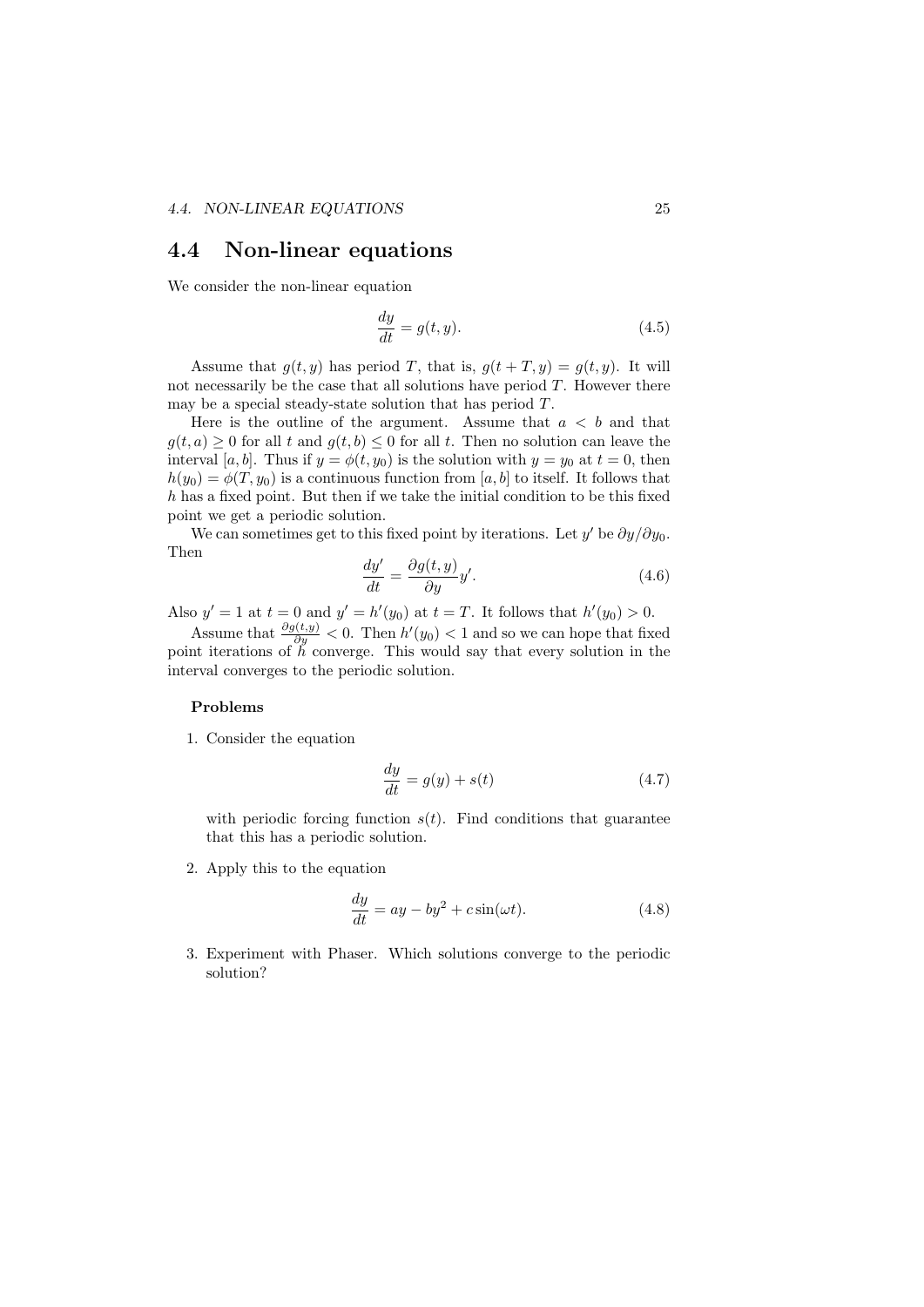$\begin{tabular}{ll} \bf CHAPTER 4. & \bf FORCING \end{tabular}$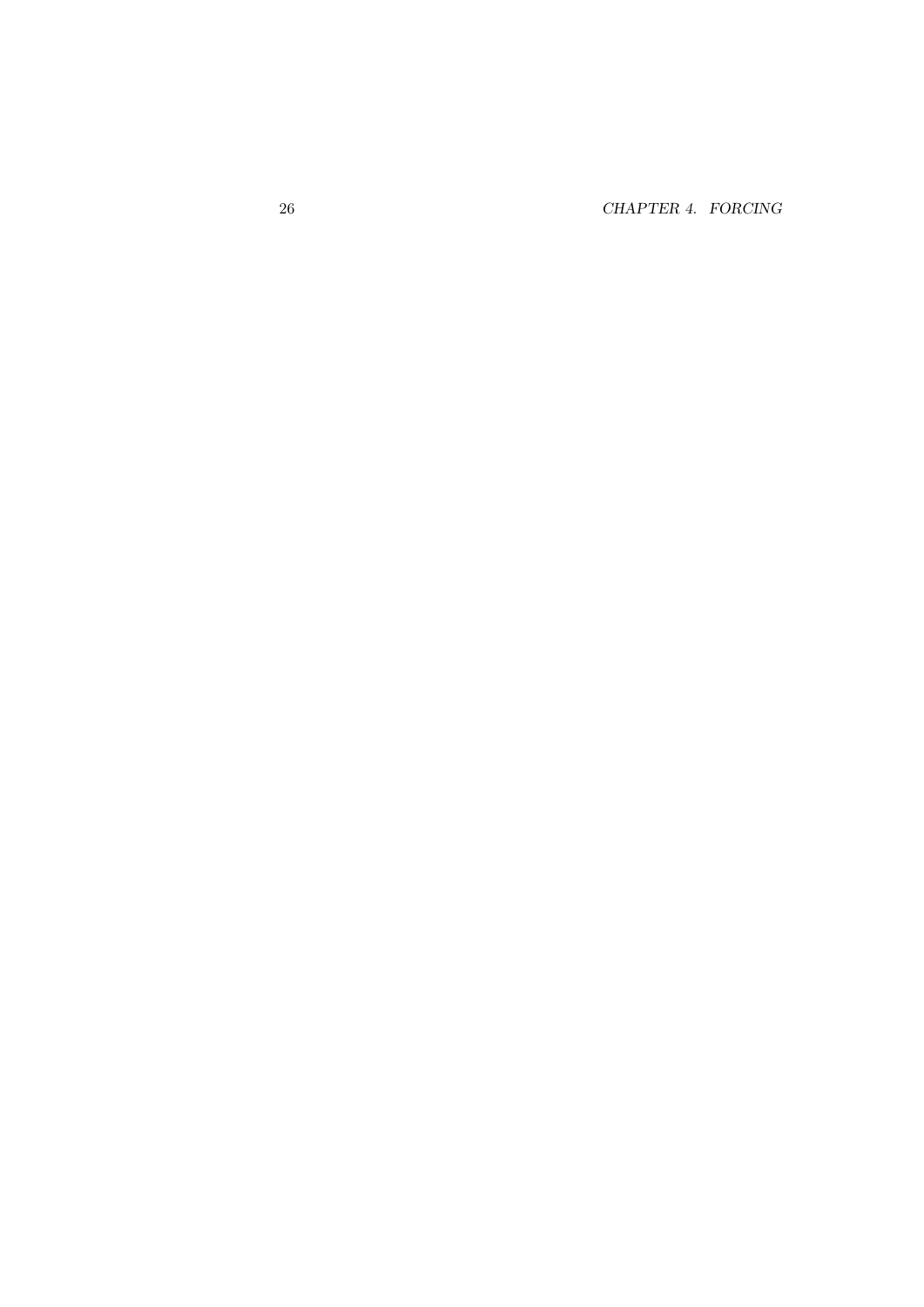## Chapter 5

# Numerics

## 5.1 Existence

We want to explore several questions. When do solutions exist? When are they uniquely specified by the initial condition? How does one approximate them numerically?

We begin with existence. Consider the equation

$$
\frac{dy}{dt} = g(t, y) \tag{5.1}
$$

with initial condition  $y = y_0$  when  $t = t_0$ . Assume that g is continuous. Then the solution always exists, at least for a short time interval near  $t_0$ . In general, however, we have only local existence.

#### Problems

1. Consider the differential equation

$$
\frac{dy}{dt} = y^2\tag{5.2}
$$

with initial condition  $y = y_0$  when  $t = 0$ . Find the solution. For which  $t$  does the solution blow up?

- 2. Sketch the vector field in phase space (with  $dx/dt = 1$ ). Sketch a solution that blows up.
- 3. Can this sort of blow up happen for linear equations? Discuss.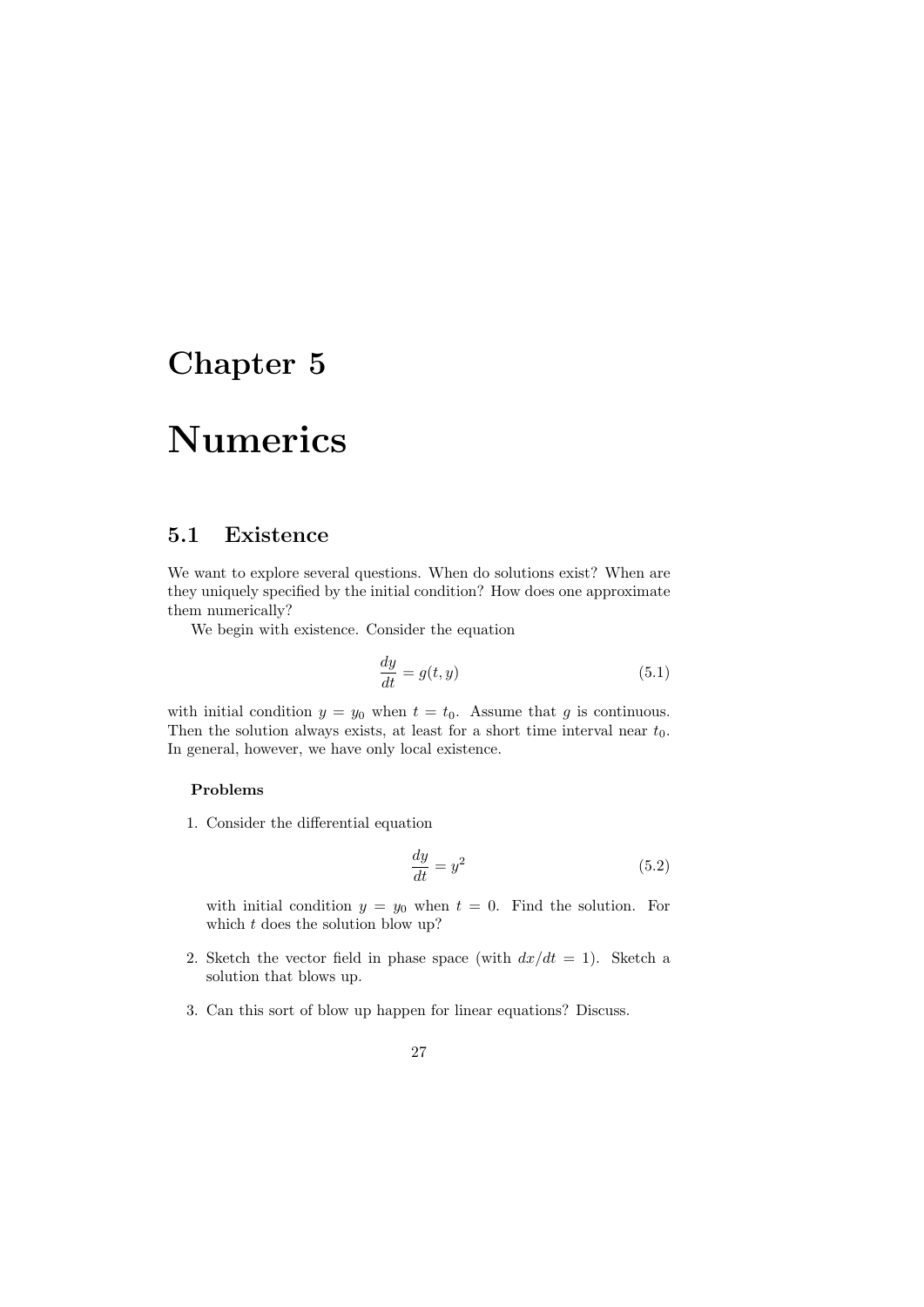## 5.2 Uniqueness

Assume in addition that  $q$  has continuous derivatives. Then the solution with the given initial condition is unique.

Uniqueness can fail when g is continuous but when  $g(t, y)$  has infinite slope as a function of  $y$ .

#### Problems

- 1. Plot the function  $g(y) = \text{sign}(y)\sqrt{|y|}$ . Prove that it is continuous.
- 2. Plot its derivative and prove that it is not continuous.
- 3. Solve the differential equation

$$
\frac{dy}{dt} = \text{sign}(y)\sqrt{|y|}\tag{5.3}
$$

with the initial condition  $y = 0$  when  $t = 0$ . Find all solutions for  $t \geq 0$ .

- 4. Substitute the solutions back into the equation and check that they are in fact solutions.
- 5. Sketch the vector field in phase space ( with  $dx/dt = 1$ ).

## 5.3 Numerics

The simplest numerical method is Euler's method, which is the first-order Runge-Kutta method. Here is a program.

```
g := t, y \rightarrow y + exp(t) * cos(t):t := 0.0; y := 0.0;
dt := 0.01 ;
while t < 3.14 do
  dy := g(t, y) * dt ;y := y + dy;
  t := t + dt;
  writeln t, y, exp(t) * sin(t);
end ;
```
This is not very accurate, since the slopes are computed only at the beginning of the time step. A better method would take the average of the slopes at the beginning and at the end. But we don't know the slope at the end. The solution is to use the Euler method to estimate the slope at the end. This is a second order Runge Kutta method.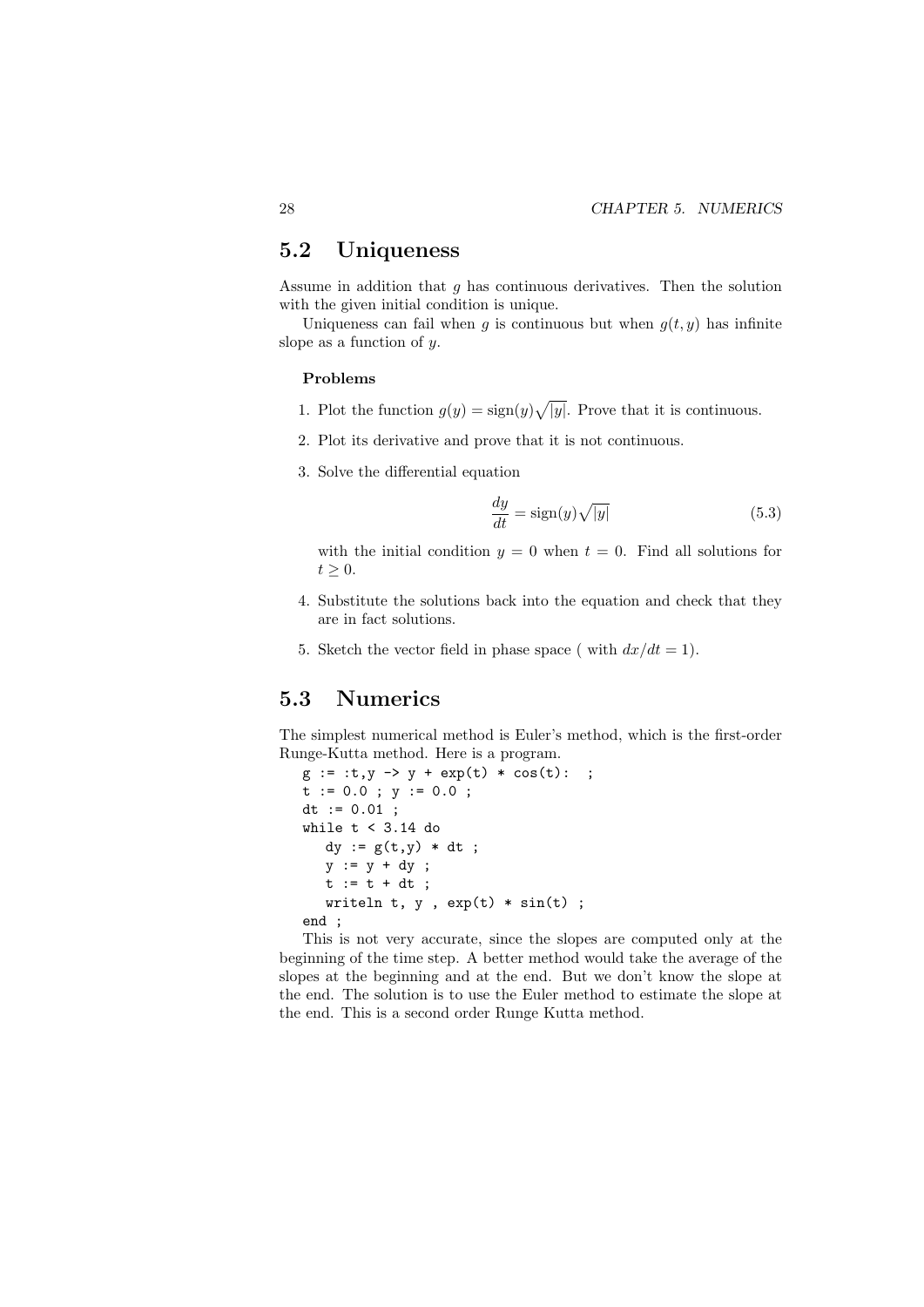#### 5.3. NUMERICS 29

```
g := t, y \rightarrow y + exp(t) * cos(t):t := 0.0; y := 0.0;
dt := 0.01 ;
while t < 3.14 do
   dye := g(t,y) * dt ;
   dy := (1/2) * (g(t,y) + g(t+dt,y+dye) ) * dt ;y := y + dy;
   t := t + dt ;writeln t, y, exp(t) * sin(t);
end ;
```
#### Problems

1. Find the solution of

$$
\frac{dy}{dt} = y + e^t \cos t \tag{5.4}
$$

with  $y = 0$  when  $t = 0$ . What is the value of the solution at  $y = \pi$ .

- 2. Solve this numerically with Euler's method and compare.
- 3. Solve this numerically with second order Runge Kutta and compare.
- 4. Compare the Euler and second order Runge Kutta method with the (left endpoint) Riemann sum and trapezoid rule methods for numerical integration.
- 5. Another method is to use midpoints:  $dy = g(t + dt/2, y + dy_e/2)dt$ where  $dy_e = g(t, y)dt$ . This is another second-order Runge-Kutta method. Program this and solve the equation numerically. How does this compare in accuracy with the other methods?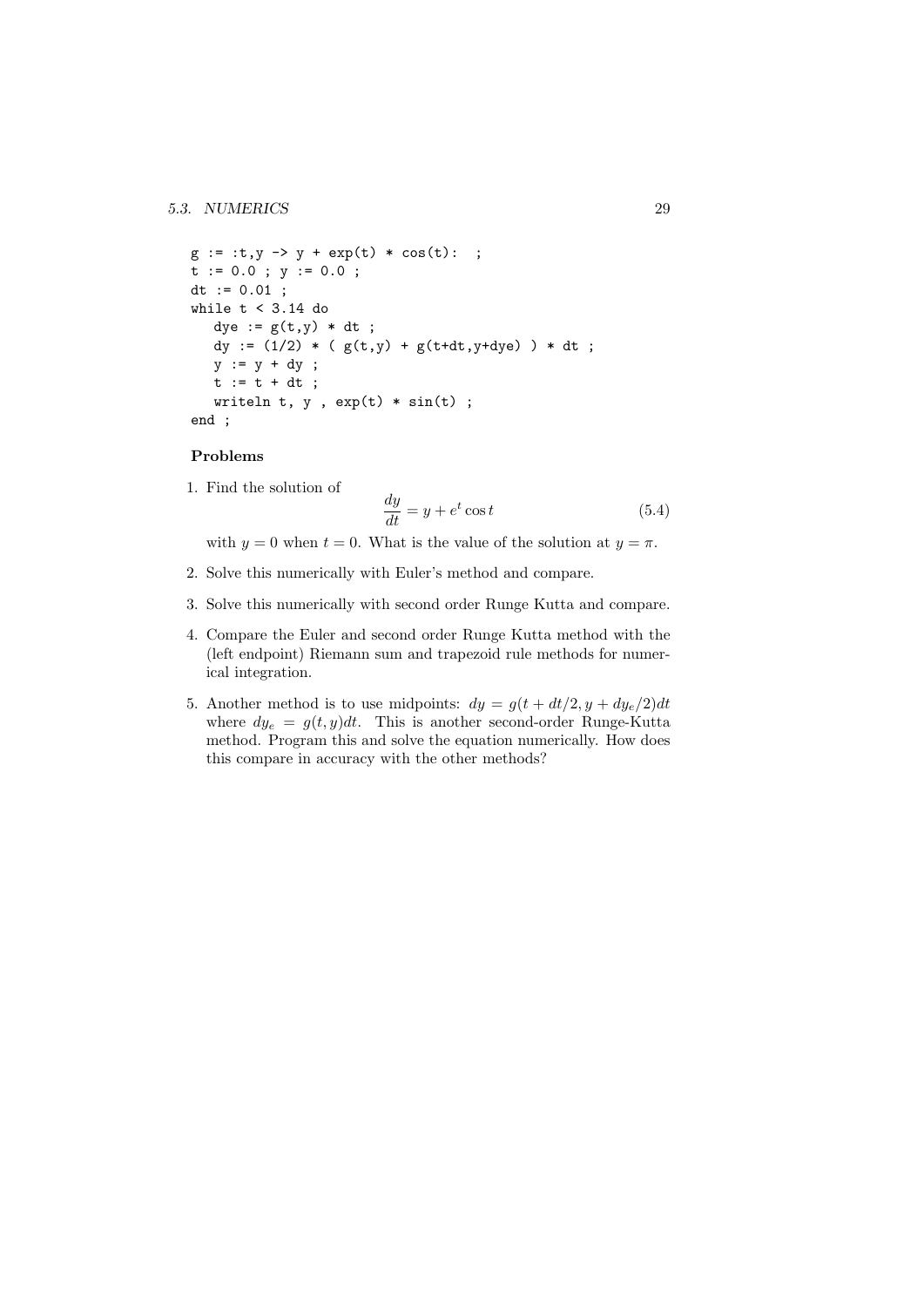$\begin{tabular}{ll} 30 & \hspace{1.5cm} \textbf{CHAPTER 5.} \hspace{1.2cm} \textbf{NUMBERS} \end{tabular}$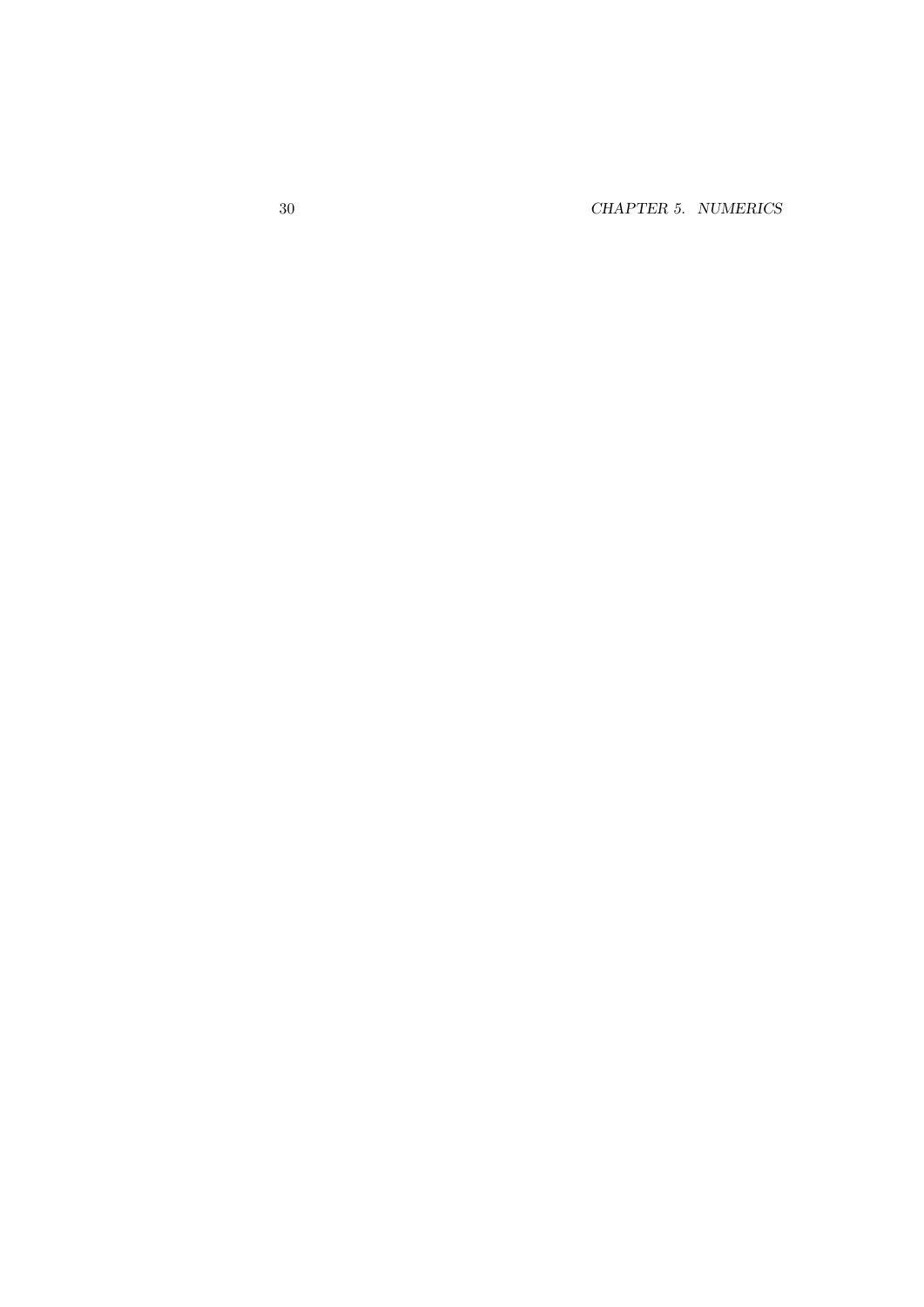## Chapter 6

# Resonance

## 6.1 Forced linear systems

We begin with the homogeneous equation

$$
\frac{d\mathbf{x}}{dt} + A(t)\mathbf{x} = 0.
$$
\n(6.1)

Assume that we know the general solution  $\phi(t)$  of that equation. These solutions we can think of as the natural response of the system.

Now consider the inhomogeneous equation

$$
\frac{d\mathbf{x}}{dt} + A(t)\mathbf{x} = s_i(t) \tag{6.2}
$$

with a forcing function on one side. The general solution of this equation is

$$
\mathbf{x} = \phi(t) + \phi_i(t),\tag{6.3}
$$

where  $\phi_i(t)$  is particular solution of the inhomogeneous equation. We think of this solution as a forced response.

More generally, consider an equation

$$
\frac{d\mathbf{x}}{dt} + A(t)\mathbf{x} = s_1(t) + \cdots s_k(t)
$$
\n(6.4)

with a number of forcing functions. The general solution is of the form

$$
\mathbf{x} = \phi(t) + \phi_1(t) + \dots + \phi_k(t). \tag{6.5}
$$

That is, every solution is a sum of forced responses together with the natural response.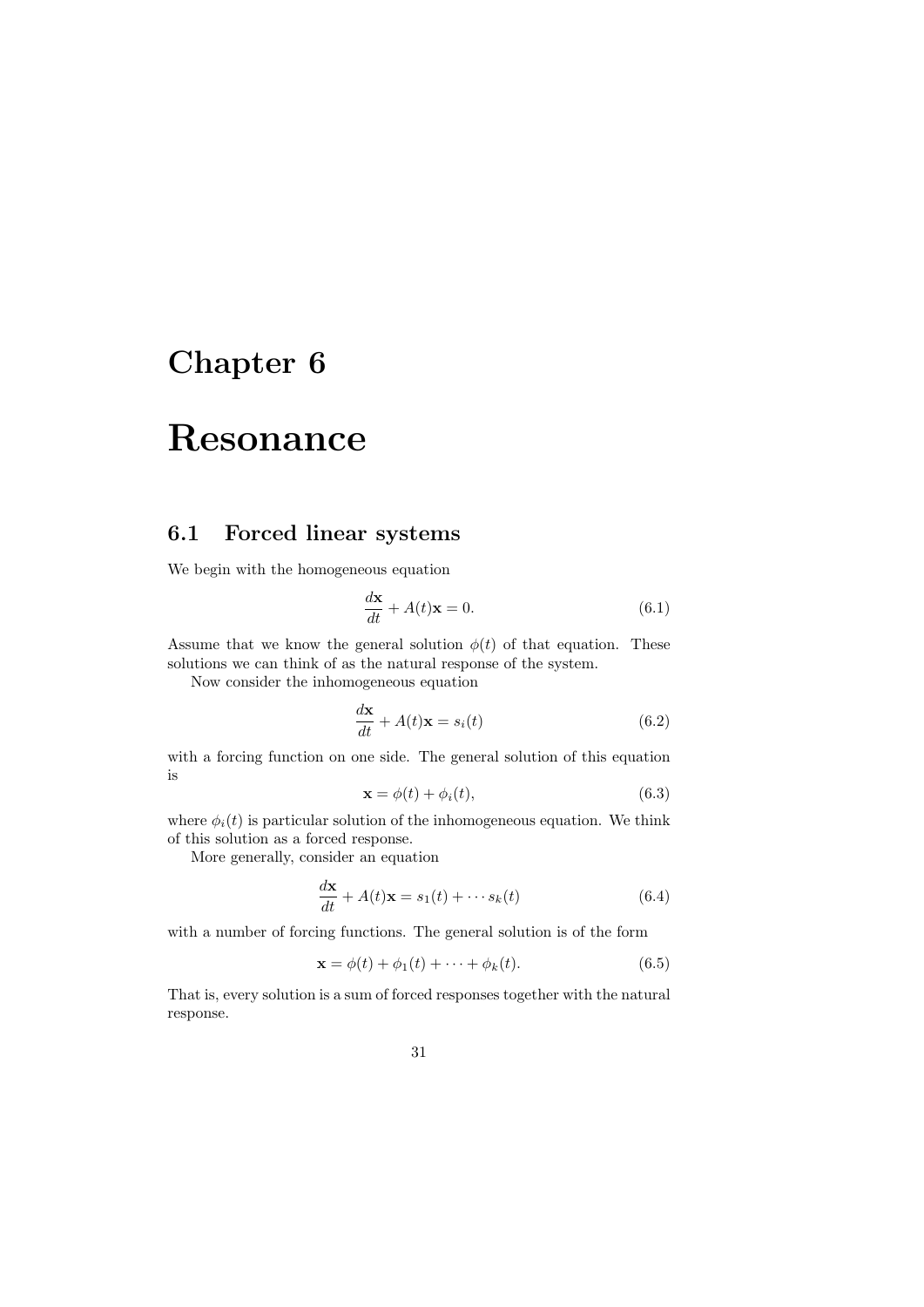## 6.2 Forced constant coefficient linear systems

The most important special case is when the homogeneous system has constant coefficients and the forcing function is an exponential (or a sum of exponentials). This is

$$
\frac{d\mathbf{x}}{dt} + A\mathbf{x} = \mathbf{a}e^{-\lambda t}.\tag{6.6}
$$

(Note that  $\lambda$  may be complex, so sine and cosine forcing terms are also included.) The solutions of the homogeneous equation are given in terms of the eigenvalues of A. To find a particular solution of the inhomogeneous equation, try a solution of the form

$$
\mathbf{x} = \mathbf{c}e^{-\lambda t}.\tag{6.7}
$$

This is a solution provided that  $\lambda$  is not an eigenvalue of A and

$$
(A - \lambda I)\mathbf{c} = \mathbf{a}.\tag{6.8}
$$

Here is the most important example. Consider the oscillator

$$
\frac{dx}{dt} = v \tag{6.9}
$$

$$
m\frac{dv}{dt} = -kx - cy + f\cos(at). \qquad (6.10)
$$

Here  $k > 0$  is the spring constant,  $c \geq 0$  is the friction coefficient, f is the forcing coefficient, and a is the forcing angular frequency.

We may write

$$
\cos(at) = \frac{1}{2}(e^{iat} + e^{-iat})
$$
\n(6.11)

and treat the two forcing functions separately.

#### Problems

- 1. For the oscillator problem with  $f = 0$ , what are the eigenvalues that describe the problem?
- 2. Consider the equation for the particular solution of the oscillator problem with  $f \neq 0$ . Show that if  $c > 0$  (non-zero friction) or  $a^2 \neq k/m$ (off resonance), then the matrix in the equation is non-singular.
- 3. Solve the equation for the particular solution of the oscillator problem.
- 4. What happens to the solution as c approaches zero and  $a^2$  approaches  $k/m$ ? (This is near resonance.)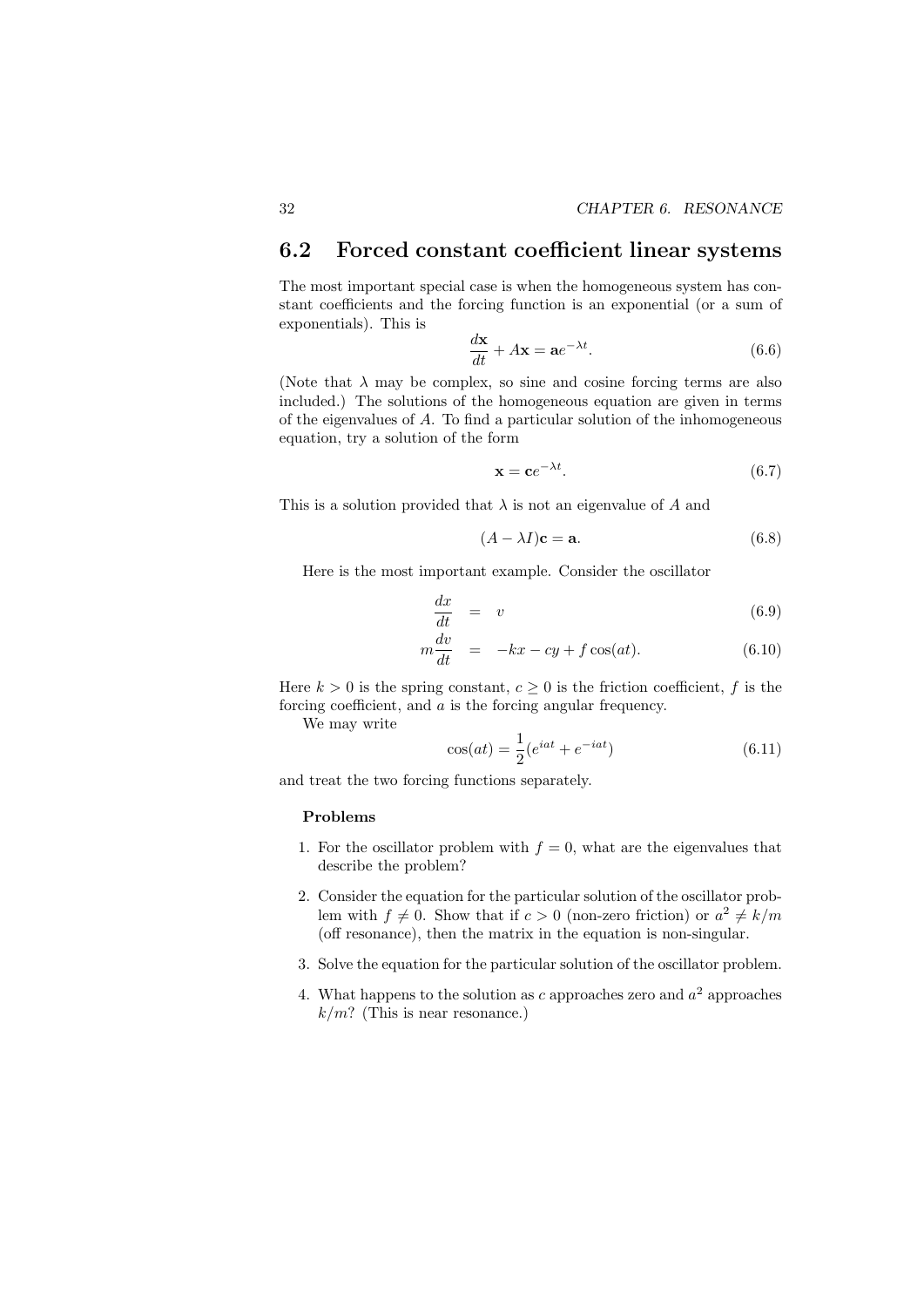- 5. Use Phaser to study this system with  $f \neq 0$  and  $c > 0$  and  $a^2$  near  $k/m$  (near resonance, but with friction).
- 6. Use Phaser to study this system with  $f \neq 0$  and  $c = 0$  and  $a^2$  near  $k/m$  (near resonance, no friction).

## 6.3 Resonance

Consider the equation

$$
\frac{d\mathbf{x}}{dt} + A\mathbf{x} = \mathbf{a}e^{-\lambda t}
$$
 (6.12)

where now  $\lambda$  is one of the eigenvalues of A. This is the situation when the forcing is on resonance. Now one must try a solution of the form  $\mathbf{x} = e^{-\lambda t} \mathbf{c} + t e^{-\lambda t} \mathbf{b}.$ 

#### Problems

- 1. Take the oscillator problem with  $c = 0$  and  $a^2 = k/m$ . Find the response to the driving force at the resonant frequency.
- 2. Use Phaser to study the system on resonance.

## 6.4 General forcing terms

We now want to look at forced systems with more general forcing terms.

A homogeneous linear system is

$$
\frac{d\mathbf{x}}{dt} + A(t)\mathbf{x} = 0.
$$
\n(6.13)

Even though this is linear, the problem of understanding solutions of such a system is profound.

In any case, assume that we have independent solutions of the homogeneous equation. Form a square matrix  $\Phi(t)$  whose colums are the independent solutions. Thus this matrix satisfies

$$
\frac{d\Phi(t)}{dt} + A(t)\Phi(t) = 0\tag{6.14}
$$

and the Wronskian determinant

$$
\det \Phi(t) \neq 0. \tag{6.15}
$$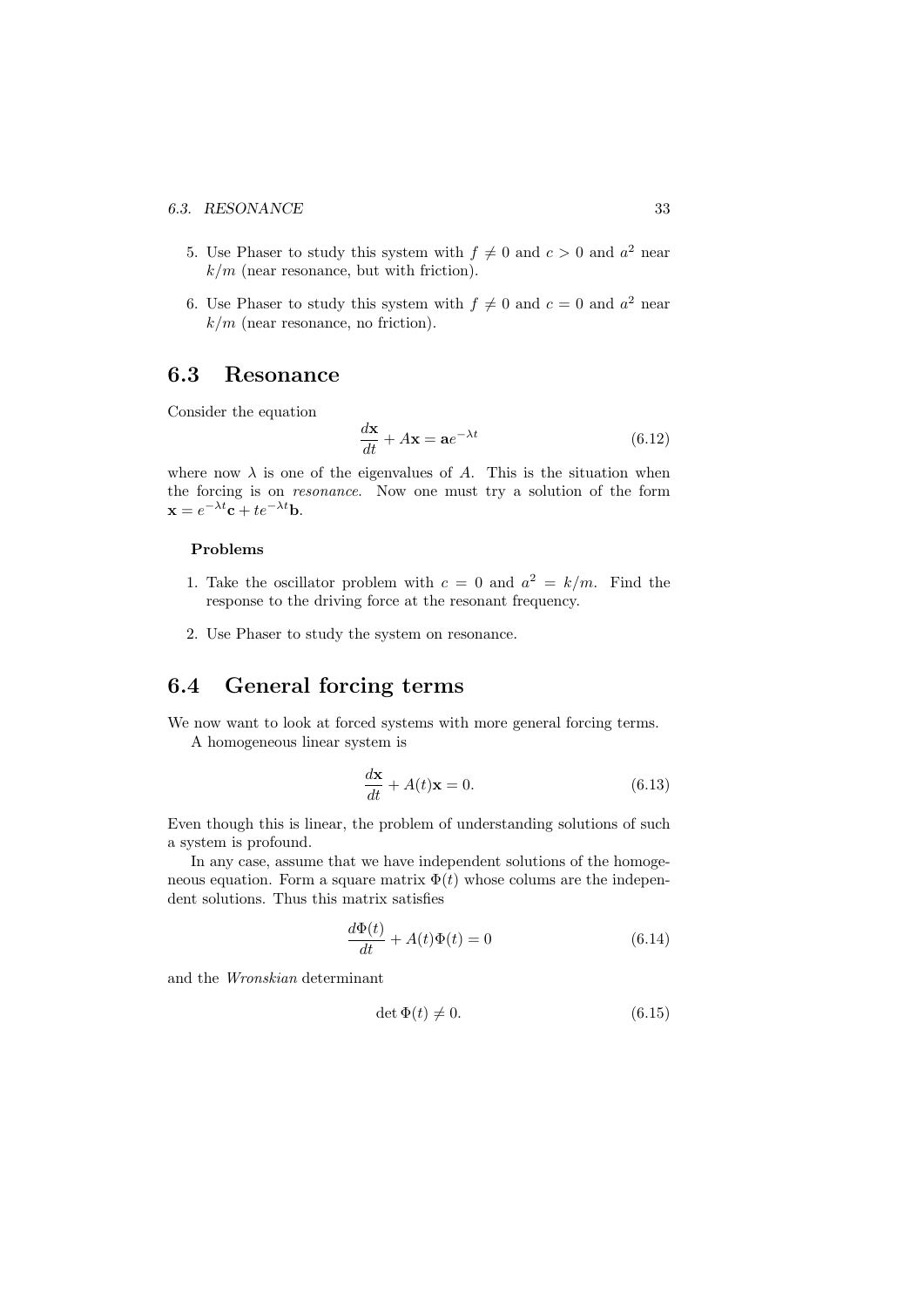We are really interested in the inhomogeneous system

$$
\frac{d\mathbf{x}}{dt} + A(t)\mathbf{x} = \mathbf{s}(t). \tag{6.16}
$$

It is not hard to check that

$$
\frac{d\Phi(t)^{-1}\mathbf{x}}{dt} = \Phi(t)^{-1}\mathbf{s}(t). \tag{6.17}
$$

Thus

$$
\mathbf{x} = \Phi(t)\Phi(t_0)^{-1}\mathbf{x}_0 + \int_{t_0}^t \Phi(t)\Phi(t')^{-1}\mathbf{s}(t') dt'. \tag{6.18}
$$

When A is constant this has the simpler form

$$
\mathbf{x} = \Psi(t - t_0)\mathbf{x}_0 + \int_{t_0}^t \Psi(t - t')\mathbf{s}(t') dt'.
$$
 (6.19)

This can also be written

$$
\mathbf{x} = \Psi(t - t_0)\mathbf{x}_0 + \int_0^{t - t_0} \Psi(u)\mathbf{s}(t - u) du.
$$
 (6.20)

Take the special case  $s(t) = ae^{-\lambda t}$ . Then the solution is given by

$$
\mathbf{x} = \Psi(t - t_0)\mathbf{x}_0 + e^{-\lambda t} \int_0^{t - t_0} \Psi(u)\mathbf{a} e^{\lambda u} du \qquad (6.21)
$$

In the simplest case  $\lambda$  is not an eigenvalue of A and so we may solve  $(A - \lambda)\mathbf{c} = \mathbf{a}$  for **c**. Then the solution is

$$
\mathbf{x} = \Psi(t - t_0)\mathbf{x}_0 + e^{-\lambda t}\mathbf{c} - \Psi(t - t_0)e^{-\lambda t_0}\mathbf{c}.
$$
 (6.22)

This solution is the sum of a solution of the homogeneous equation and of a particular solution of the form  $e^{-\lambda t}$ **c**. This particular solution just responds to the forcing. Notice that if the forcing  $\lambda$  is far from or close to the eigenvalues of A (representing the natural motions of the free system), then the response c will be correspondingly smaller or larger then the force a.

The other case is *resonance*, when  $\lambda$  is an eigenvalue of A. In this case we have non-zero solutions of  $(A - \lambda)\mathbf{b} = 0$ . We can then try to choose such a solution so that there is a solution of  $(A - \lambda)\mathbf{c} + \mathbf{b} = \mathbf{a}$ . We then get

$$
\mathbf{x} = \Psi(t - t_0)\mathbf{x}_0 + e^{-\lambda t}\mathbf{c} - \Psi(t - t_0)e^{-\lambda t_0}\mathbf{c} + e^{-\lambda t}(t - t_0)\mathbf{b}.
$$
 (6.23)

The extra particular solution  $e^{-\lambda t}(t-t_0)$ **b** has a linear growth factor in the direction of the eigenvector. This says that when the forcing coincides with the natural motion, then there is an extra response factor that represents growth out of control.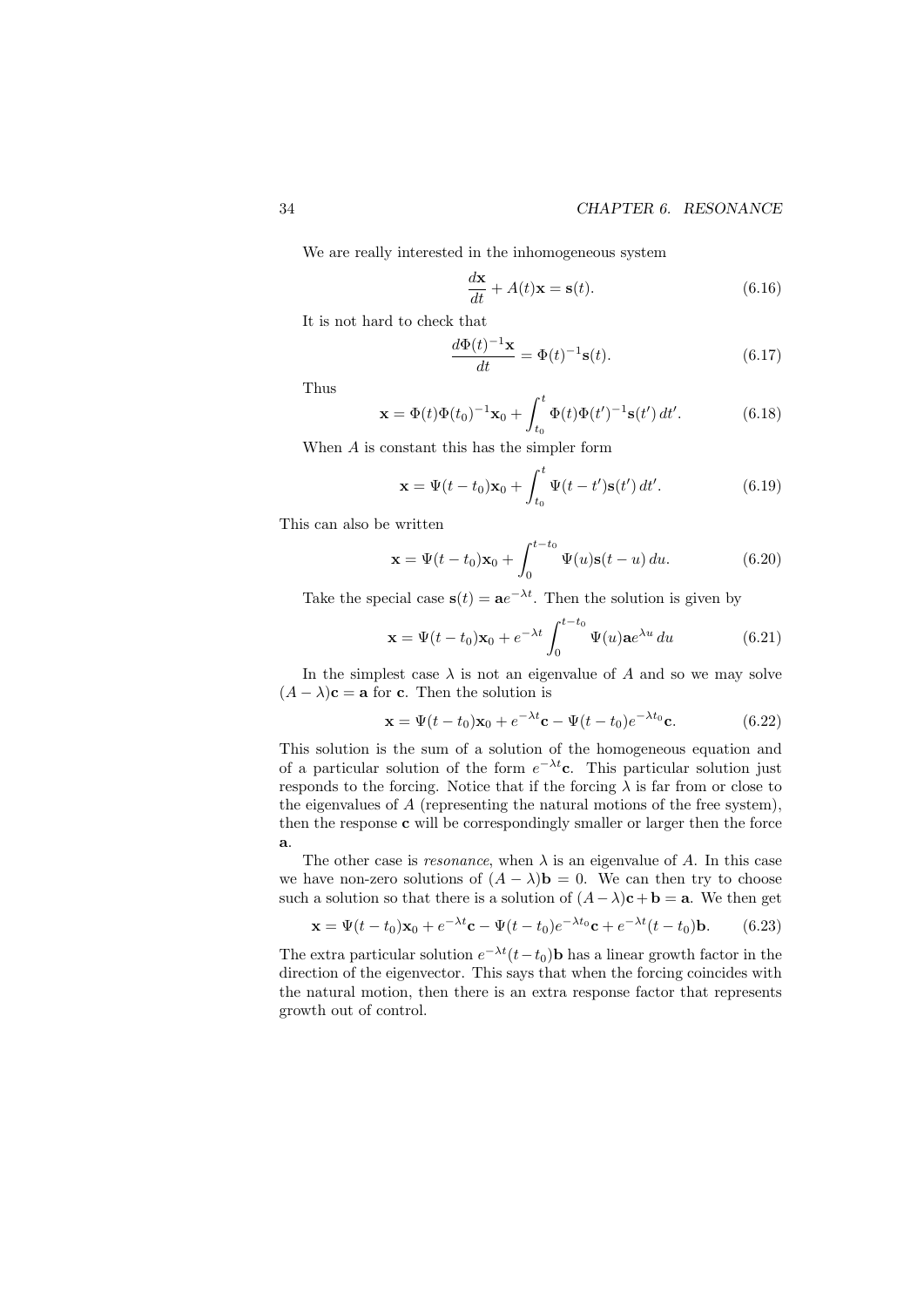## Chapter 7

# Music of the Spheres

## 7.1 The circle

The Laplace operator on the circle is

$$
\Delta_C = \frac{d^2}{d\theta^2}.\tag{7.1}
$$

The eigenfunctions are of the form  $e^{in\theta}$  with eigenvalues  $-n^2$ , where n is an integer. Thus

$$
\frac{d^2}{d\theta^2}e^{in\theta} = -n^2e^{in\theta}.\tag{7.2}
$$

## 7.2 The plane

The Laplace operator in the plane is

$$
\Delta = \frac{\partial^2}{\partial x^2} + \frac{\partial^2}{\partial y^2} = \frac{1}{r} \frac{\partial}{\partial r} r \frac{\partial}{\partial r} + \frac{1}{r^2} \frac{\partial^2}{\partial \theta^2}.
$$
 (7.3)

In other words,

$$
\Delta = \frac{1}{r} \frac{\partial}{\partial r} r \frac{\partial}{\partial r} + \frac{1}{r^2} \Delta_C, \tag{7.4}
$$

where  $\Delta_C$  is the Laplace operator on the circle defined above.

We look for eigenfunctions  $w$  of the Laplace operator with eigenvalue −1, so that

$$
\Delta w = -w.\tag{7.5}
$$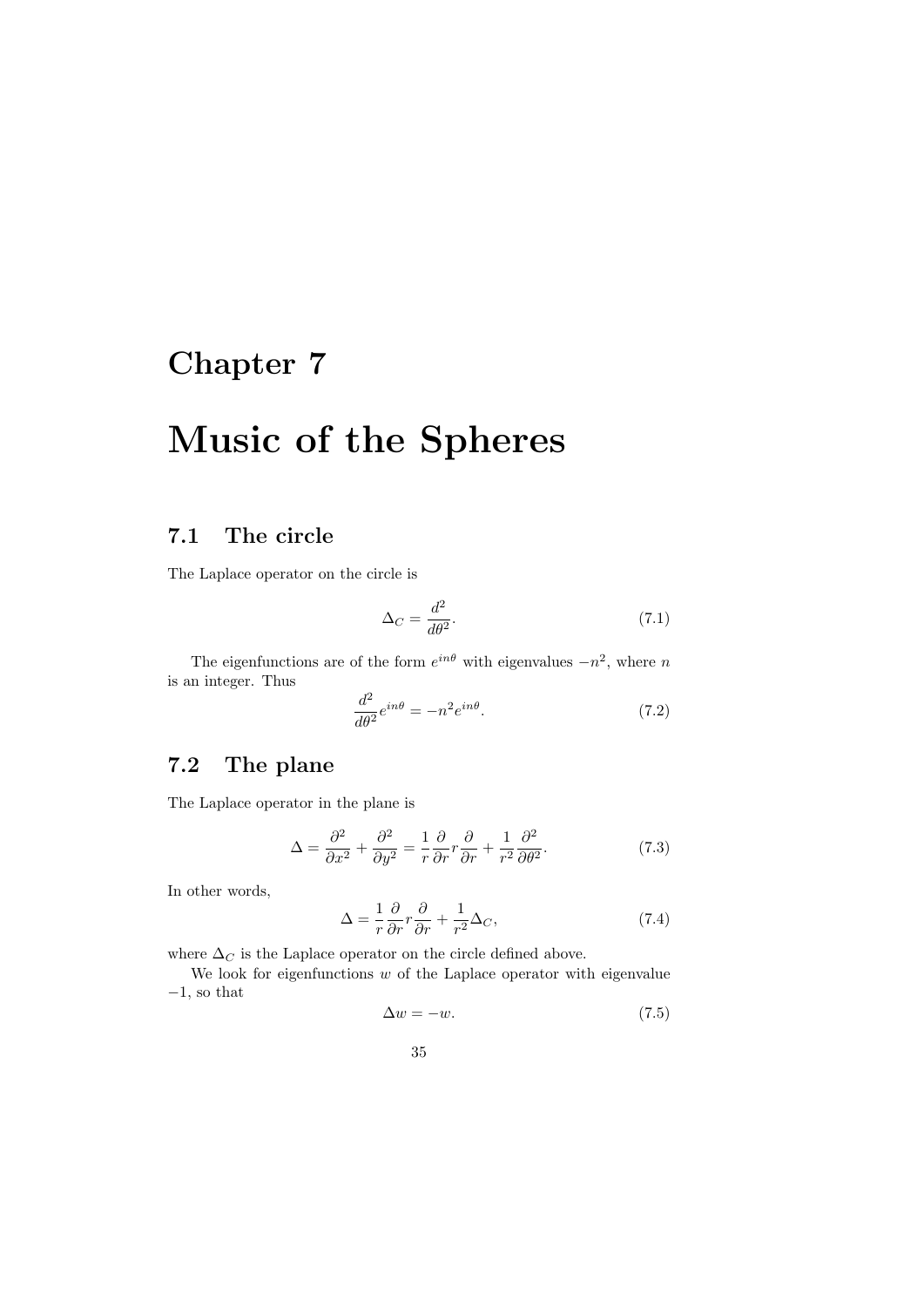If we take  $w = f(r)e^{in\theta}$ , we obtain

$$
\Delta f(r) = \left(\frac{1}{r}\frac{d}{dr}r\frac{d}{dr} - \frac{n^2}{r^2}\right)f(r) = -f(r). \tag{7.6}
$$

Define the Bessel operator by

$$
B_n = \frac{1}{r} \frac{d}{dr} r \frac{d}{dr} - \frac{n^2}{r^2}.
$$
 (7.7)

Then our eigenvalue equation is

$$
B_n u = -u.\t\t(7.8)
$$

This is the *Bessel equation*.

We can find interesting eigenfunctions as follows. For each  $r$  expand  $e^{ir\sin\theta}$  in powers of  $e^{i\theta}$  and call the coefficients  $J_n(r)$ . Thus

$$
e^{iy} = e^{ir\sin\theta} = \sum_{n} J_n(r)e^{in\theta},\tag{7.9}
$$

where the sum is over all integers  $n$ . If we apply the Laplace operator to both sides of this equation and equate coefficients, we obtain

$$
B_n J_n(r) = -J_n(r). \t\t(7.10)
$$

This Bessel function  $J_n(r)$  is one solution of the Bessel equation. The multiples of this function form a one-dimensional space of solutions.

How about other solutions? A second order equation should have a two-dimensional space of solutions. Can the other solutions be ruled out?

The answer to this question is related to the fact that the Bessel equation is singular at  $r = 0$ . (This of course is just because polar coordinates are always somewhat strange at the origin.) Thus most solutions of the Bessel equation are singular and can thus be discarded, for some purposes at least.

The way to see this is to examine the equation  $B_nu = 0$ . This should have more or less the same singularities as the equation  $B_nu = -1$ , but it is much simpler to solve explicitly.

#### Problems

- 1. Find  $J_n(0)$  for each n.
- 2. Take  $n \neq 0$ . Solve  $B_nu = 0$ . Describe the singularity structure of the solutions. What is the dimension of the subspace of non-singular solutions?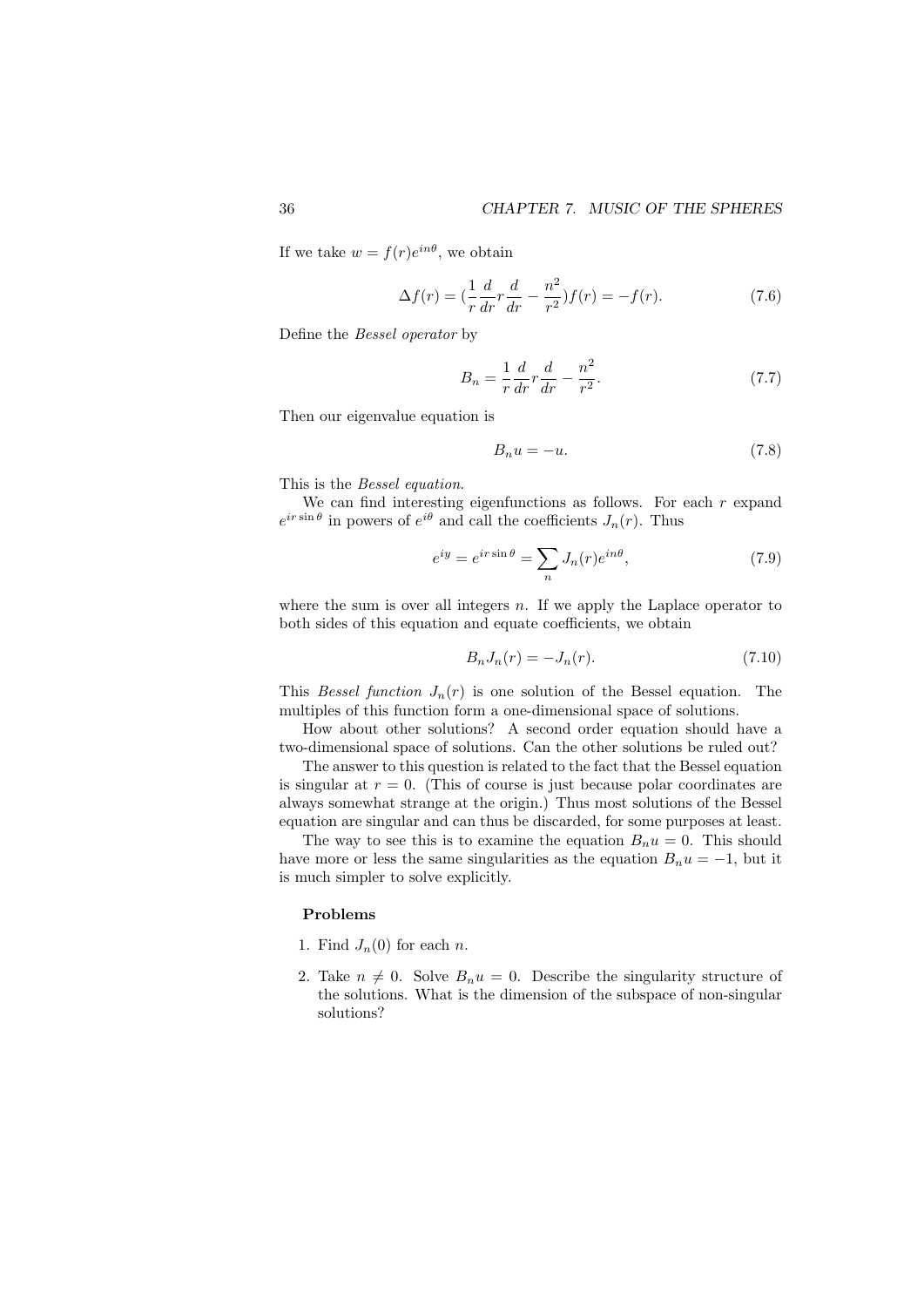#### 7.3. THE SPHERE 37

- 3. Solve  $B_0u = 0$ . Describe the singularity structure of the solutions. What is the dimension of the subspace of non-singular solutions?
- 4. For  $\lambda^2 > 0$  find a one-dimensional space of solutions of the equation  $B_n u = -\lambda^2 u.$
- 5. The vibrations of a drum are described by  $\Delta u = -\lambda^2 u$  with the boundary condition that  $u = 0$  when  $r = R$ . Find what frequencies  $\lambda$  are allowed. Hint: Write the solution  $u = J_n(\lambda r) e^{in\theta}$ . What is the condition on  $\lambda$  that guarantees that u satisfies the boundary condition?
- 6. We see that it is important to know the zeros of the Bessel functions  $J_n(r)$ . Use Phaser to plot  $J_n(r)$  for small values of n and describe the zeros.

## 7.3 The sphere

The Laplace operator in three dimensions is

$$
\Delta = \frac{\partial^2}{\partial x^2} + \frac{\partial^2}{\partial y^2} + \frac{\partial^2}{\partial z^2} = \frac{1}{r^2} \frac{\partial}{\partial r} r^2 \frac{\partial}{\partial r} + \frac{1}{r^2} \Delta_S,
$$
(7.11)

where

$$
\Delta_S = \frac{1}{\sin \phi} \frac{\partial}{\partial \phi} \sin \phi \frac{\partial}{\partial \phi} + \frac{1}{\sin^2 \phi} \frac{\partial^2}{\partial \theta^2}
$$
(7.12)

is the Laplace operator on the sphere.

We look for solutions of the eigenvalue equation

$$
\Delta_S w = -\ell(\ell+1)w.\tag{7.13}
$$

If we take  $w = g(\phi)e^{im\theta}$ , we obtain

$$
\Delta_{Sm}g(\phi) = -\ell(\ell+1)g(\phi),\tag{7.14}
$$

where

$$
\Delta_{Sm} = \frac{1}{\sin \phi} \frac{d}{d\phi} \sin \phi \frac{d}{d\phi} - \frac{m^2}{\sin^2 \phi}.
$$
\n(7.15)

For simplicity we confine attention to the case  $m = 0$ . Then

$$
\Delta_{S0} = \frac{1}{\sin \phi} \frac{d}{d\phi} \sin \phi \frac{d}{d\phi} \tag{7.16}
$$